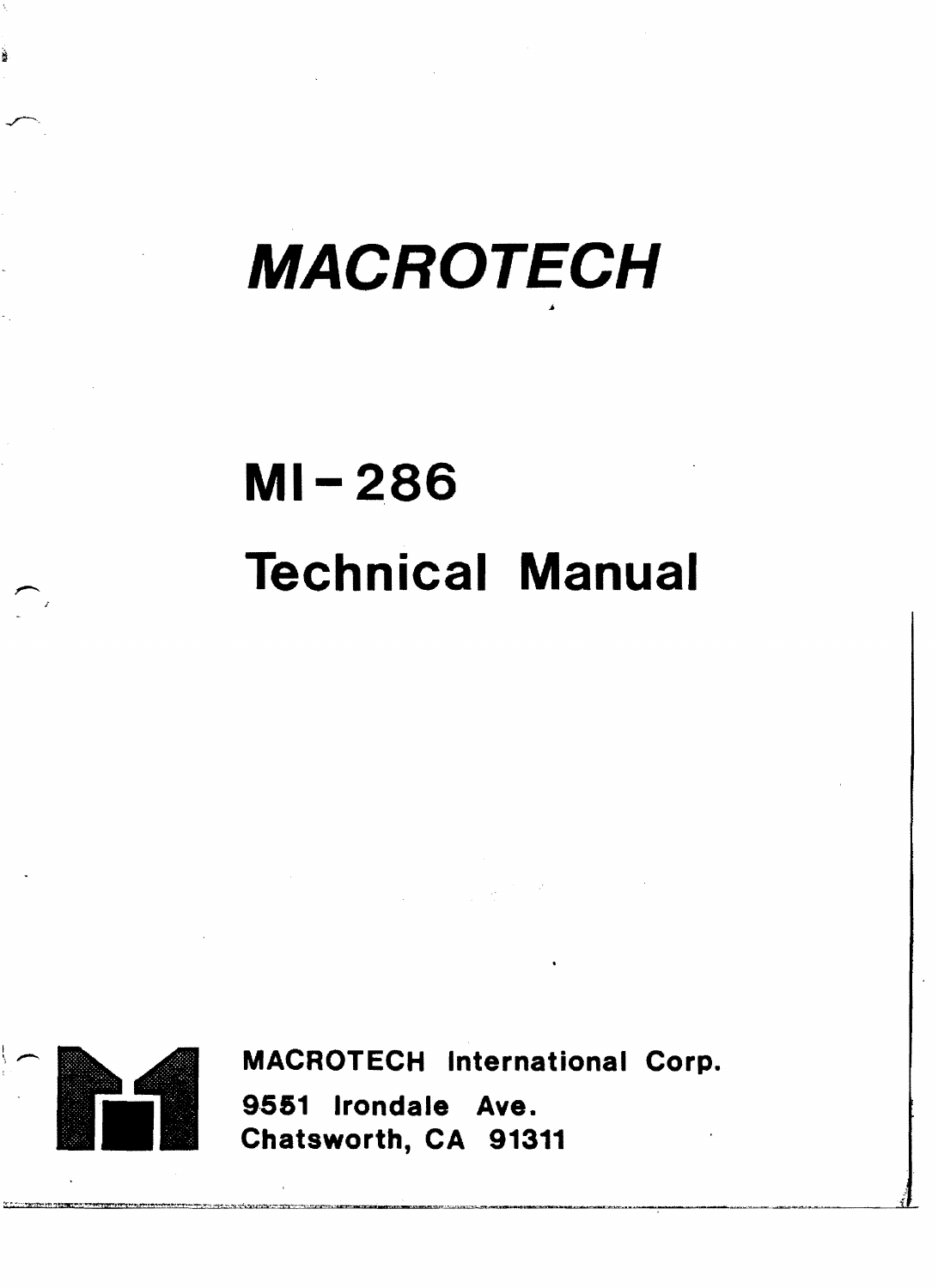### **MI-286 Z80/80286 DUAL** PROCESSOR

I

;: I:~:'

: las

 $\mathbb{P}$ 

 $\mathbf{t}$ 

 $\overline{\mathcal{L}}$ 

**Reference Manual** - Rev. 2.0

(preliminary)

Macrotech International Corporation 9551 Irondale Avenue Chatsworth, California 91311 (818) 700-1501

an (R

~------ ..... -~-..--------- - ----------~...... --------.....-----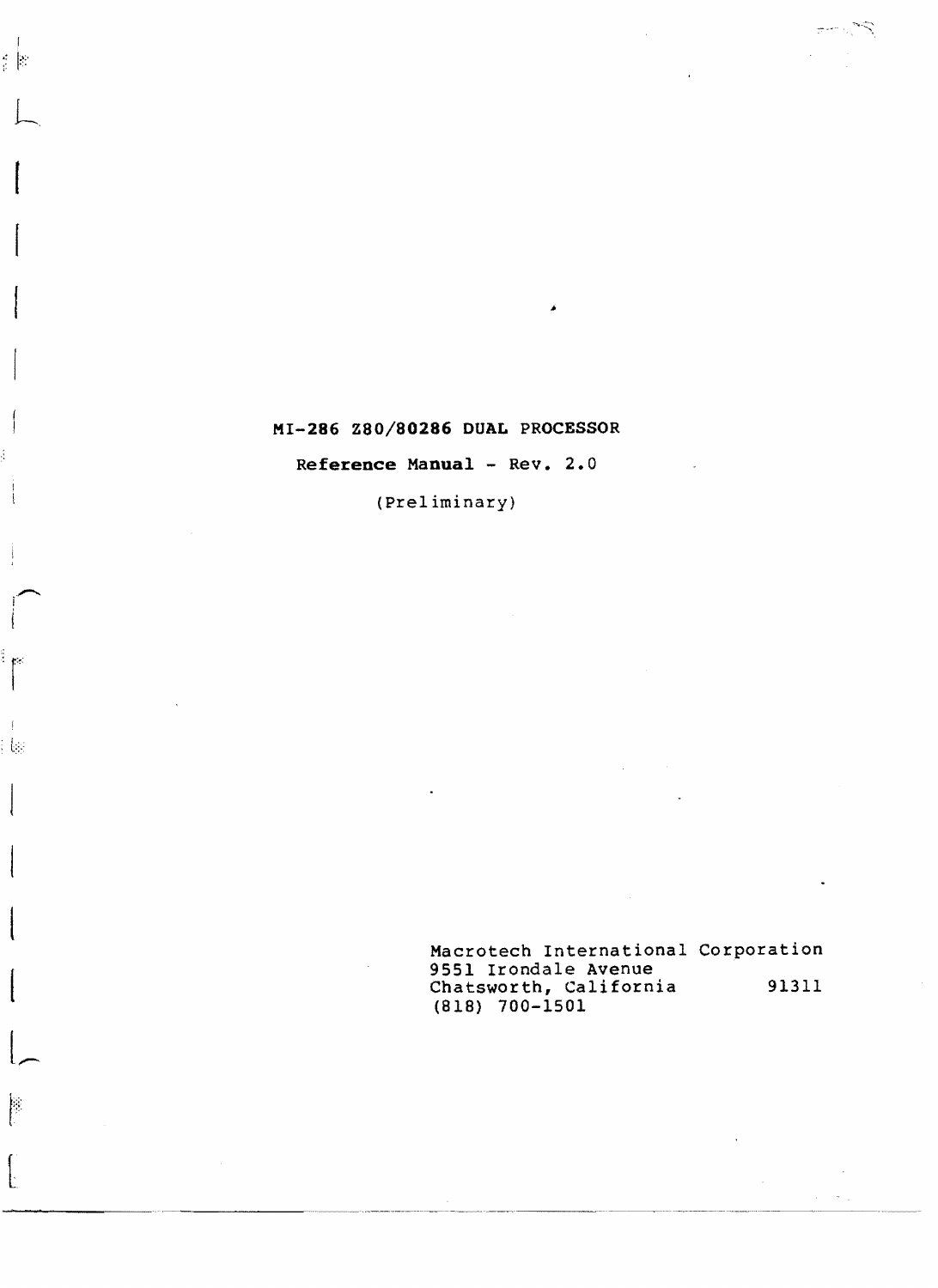### APPLICATION NOTES CONCERNING THE MI-286 DUAL PROCESSOR

 $\frac{1}{2}$ 

 $\frac{1}{2}$ 

 $\int$ 

 $\sim 10^2$ 

 $\begin{bmatrix} 1 & 0 \\ 0 & 1 \end{bmatrix}$ 

l

| $\star$ |                                                          | $\star$ |
|---------|----------------------------------------------------------|---------|
| $\star$ | THIS APPLICATION NOTE                                    | $\star$ |
| $\star$ |                                                          | $\star$ |
| $\star$ | supersedes all earlier notes. Any items contained        | $\star$ |
| $\star$ | in earlier applications notes which do not appear in     | $\star$ |
| $\star$ | this one, may be disregarded as no longer applicable     | $\star$ |
| $\star$ |                                                          | $\star$ |
|         | *******************<br>********************************* |         |
|         | $01NOV84 - for PCBA Rev 2.0$                             |         |

 $1$  of 5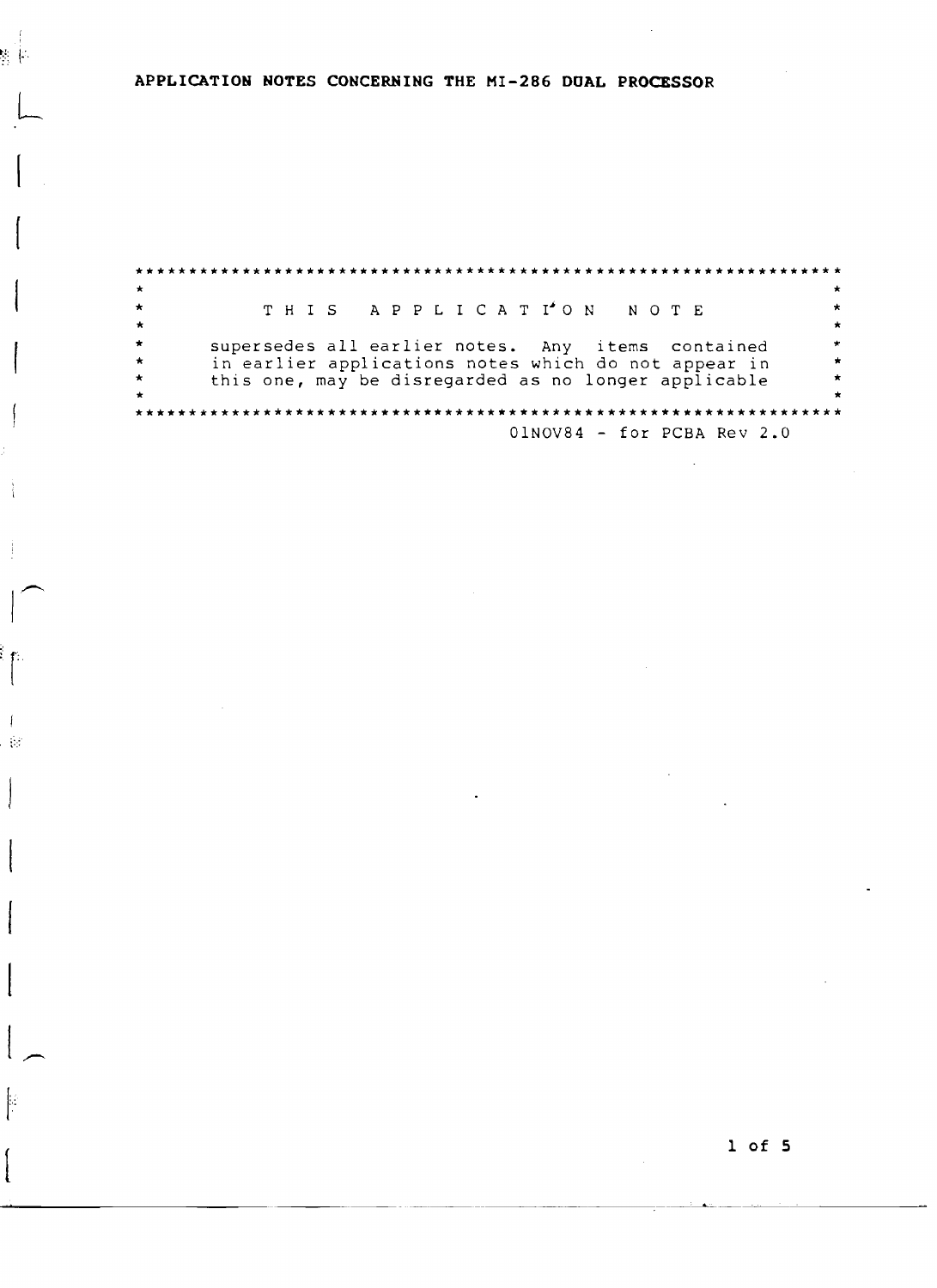#### APPLICATION NOTES CONCERNING THE MI-28G DUAL PROCESSOR

\* \* \* QUICKCHEK \* \* \*

IF YOU'VE PLUGGED YOUR BOARD IN, AND SUSPECT THAT ALL IS NOT WELL, READ THIS FIRST.

Leave all MI-286 jumper settings as they were. As shipped from the factory, the MI-286 will run in any "Compupro-style" envi ronment.

Ensure that Sys Support 1 - U28 pin 4 has been disabled. See item #1 (below).

Install the HI-286 board near the center of the chassis. MI-286 uses FAST TTL to drive the S-lOO bus, the signal "rise-time" is much faster than your system is accustomed to. The bus terminator does its job best when the CPU board is installed about halfway between the front and back slots.

Disable "wait-states" on other boards. Other boards in the system (such as System Support 1 or Interfacer 3) should have a -maximum (such as system support I of interfacer 3) should have a maximum<br>of one (1) wait state selected. The MI-286 itself, performs a "mOdified I/O cycle" which runs properly with any peripherals encountered to date.

Users of RAM-16 cards must have resistor Rl currently installed as a 560-ohm resistor (green-blue-brown). Many RAM-16's were<br>originally shipped with 4.7K-ohm resistors in this position. The<br>value of 560-ohms was given by an engineer at the RAM-16 manufacturer.

8-16 USERS: Lately, some MP/M users have been experiencing odd failures under MP/M 8-16 using COMPUPRO SW!.CMD Version 3.5 odd failures under MP/M 8-16 using COMPUPRO SWI.CMD Version 3.5<br>and above. Specifically, multiple users may experience an<br>'UNINITIALIZED INTERRUPT' when one user calls up an 8-bit program. This error is NOT due to the MI-286 CPU board, although it may occur with greater frequency when the MI-286 is installed.

SW! Version 3.9, however, does not tolerate the MI-286 at all, and responds with the message 'SWITCH: CPU 8085/88 required....' (or similar wording). MACROTECH is currently evaluating the problem, but in the interim we suggest that you rename the SW!.CMD as SW!.SAV and copy another older SW!.CMD earlier than release 3.5 to you operating diskette. The acceptable versions of SW!.CMD are identifiable by their length. The SDIR command will reveal the older (acceptable) SW!.CMD files as 36 records in size, whereas the newer (3.5 and above) versions are only 29 records long. Unfortunately, the older versions do not properly support all 8-bit applications, but again, this is not due to the hardware.

These suggestions have been found to be effective for those inese suggestions have been found to be effective for those customers who find that they cannot simply "drop it in and go!"

 $\mathbf{r}$ 

 $\mathbf{I}$ 

 $* * *$  END QUICKCHEK  $* * *$ 

2 of 5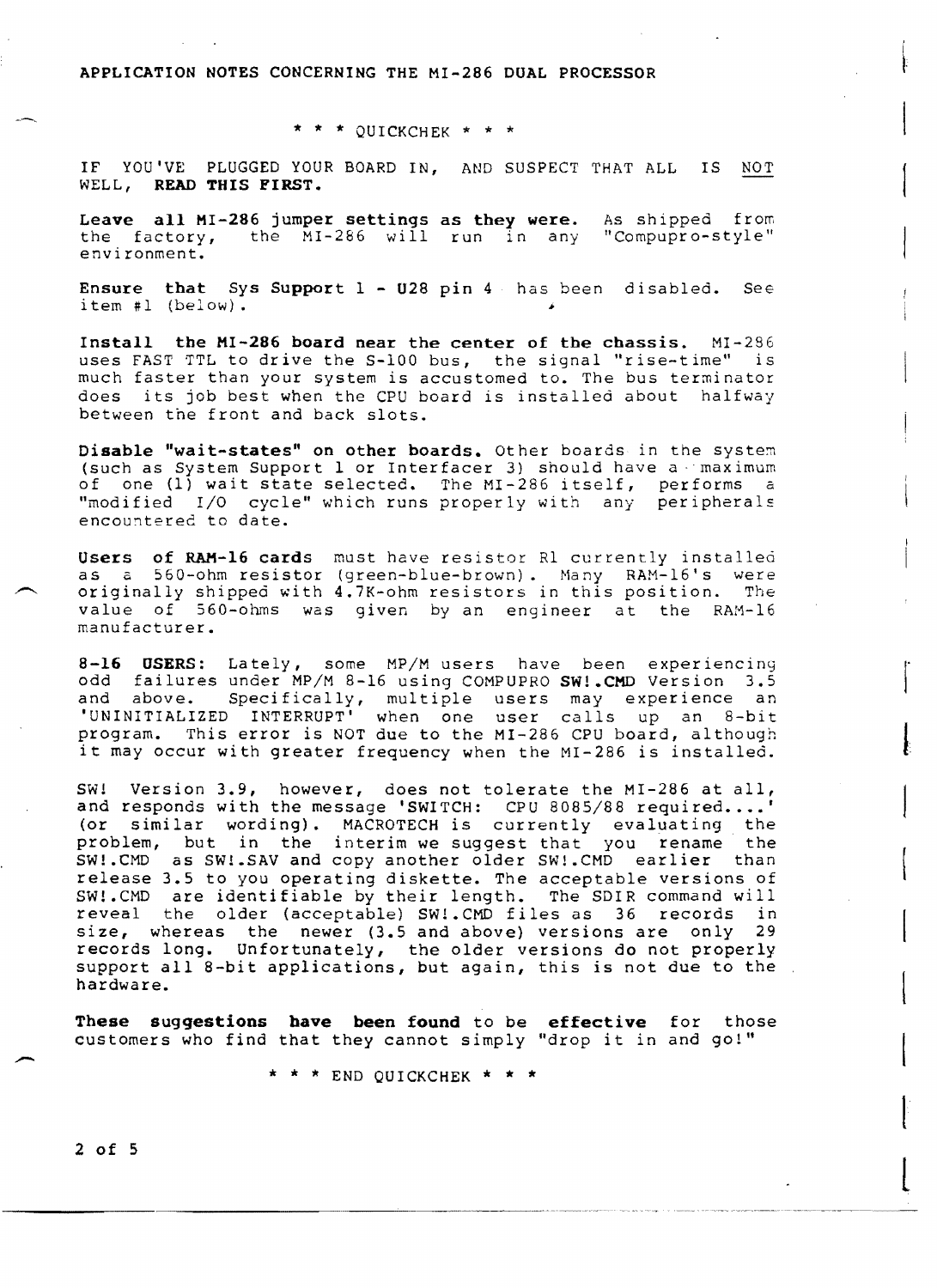**APPLICATION NOTES CONCERNING THE HI-286 DUAL PROCESSOR** 

#### - DISCUSSION -

- $(1)$  A previously published modification to the Compupro System Support<sub>.</sub> 1 concerning operation with a Compupro 8086 CPU board must also be implemented with the MI-286. On the System Support 1:
	- Remove IC at U28 (7406) from its socket.
	- Bend IC leg (pin) 4 out slightly so that when reinserting the IC into its socket, pin 4 will not make contact with its receptacle.
	- Re-insert IC U28.

[-

 $\mathbb{R}$ 

- Also, the MI-286 Rev 2.0 will not run with more than 1 wait-state selected ON THE SYSTEM SUPPORT 1 BOARD. Some of the System Support 1 boards currently in the field have 7 waits selected. Select 1 or 0 waits by turning OFF waits sefected. Sefect I of 0 waits by cuthing off<br>position 1, 2, and 3 of S1 (along right edge of Sys Sup 1)
- $(2)$  Modified I/O timing has been provided to satisfy those LSI devices normally associated with the system  $I/O$  operations whose AC timing characteristics specify a large (500 - 700 nanosecondj interstitial rest period. This modification eliminates any requirement for "do nothing" software instructions between  $I/O$  operations and for this reason, it is recommended that the timing modification be left in place.

Users of the MI-286 who feel that the I/O devices in their systems will not require the modified I/O timing provided by the MI-286 Rev 2.0, may effectively disable the modification by moving jumper switch J24 .... to the right.

- (3) Math co-processor speed may be increased slightly (14-24%) by making the following modification:
	- on the back of the board, cut the trace to Cl2 (80287) pin 32 NEAR PIN 32 (this signal must remain attached to pin 37.)
	- jumper C12.32 to C14.13 (16Mhz clock)
- (4) Clarification of items contained in the PRELIMINARY MI-286 REFERENCE MANUAL.

- Page  $3 - 1$ , item  $3$ .

The factory default setting for J15 is "top". This means that the Memory Manager Port value is reset to all O's whenever the system is powered-on or when system RESET is active (S-100 pin 75). This

3 of 5

----~--...-. "-'-'-~' ~-~~-~.-~--

------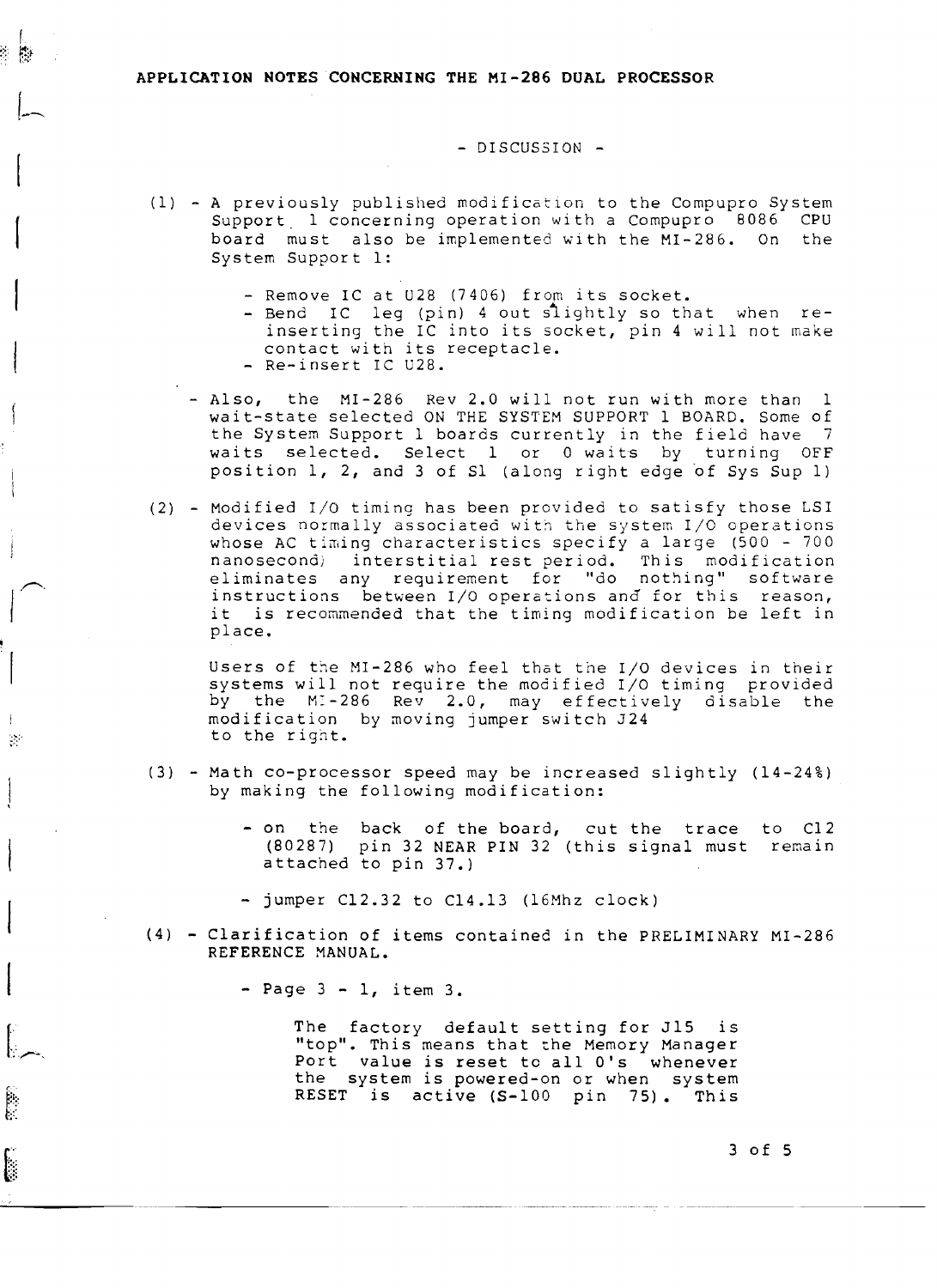normally occurs when the RESET button on the front panel is depressed.

- Page Al - 3, DEFAULT JUMPER SETTINGS (illustration)

Jumper J12 is shown set to the TOP (Power-on-jump enabled). This SHOULD BE set to the BOTTOM (Power-on-jump disabled).

Jumper J24 is not included in the illustration. It is located near the bottom of trhe board, just below J23. This jumper is normally installed to the<br>left in order to incorporate the left in order to incorporate the<br>MACROTECH proprietary I/O cycle MACROTECH proprietary I/O cycle modification. See item #2 for a discussion on the disabling of this jumper.

- Page 2 - 1, WAIT STATE GENERATION

The Revision 2.0 MI-286 board supports 0 to 2 wait states on Ml (instruction fetch) cycles and 0 to 1 wait state on other memory cycles, contrary to the "0-1" claim for Ml cycles on page 2 - 1.

- Page 2 - 1, WAIT SELECTION

Jumpers J2 and J3 are re-defined on the Revision 2.0 CPU board as follows:

|     |      | Ml waits Memory waits |
|-----|------|-----------------------|
| RТ  | RТ   |                       |
| RT. | Т.Т  |                       |
| L T | RТ   |                       |
| T.T | Г. Т |                       |

 $(5)$  - The following problems/restrictions are necessitated by errata in the currently released version of the Intel 80286 processor. Here is an excerpt from the MIPO NEWS PRODUCT INFO letter dated January 1984, concerning the current release ("B-1", "B-2, and "B-3" steppings) of the 80286 processor:

> "If the 80286 executes a POPF instruction ih either Real Address Mode, or Protected Mode with CPL  $\leq$ IOPL, then a pending maskable interrupt (the INT $\overline{R}$ pin active) may be improperly recognized after executing the POPF instruction even if maskable<br>interrupts were disabled before the POPF interrupts were disabled before the instruction and the value popped had  $IF=0.$ "

"Two additional wait states (after the read-data

 $\begin{bmatrix} \phantom{-} \end{bmatrix}$ 

k

--------......--~--~-- ... -~......--

4 of 5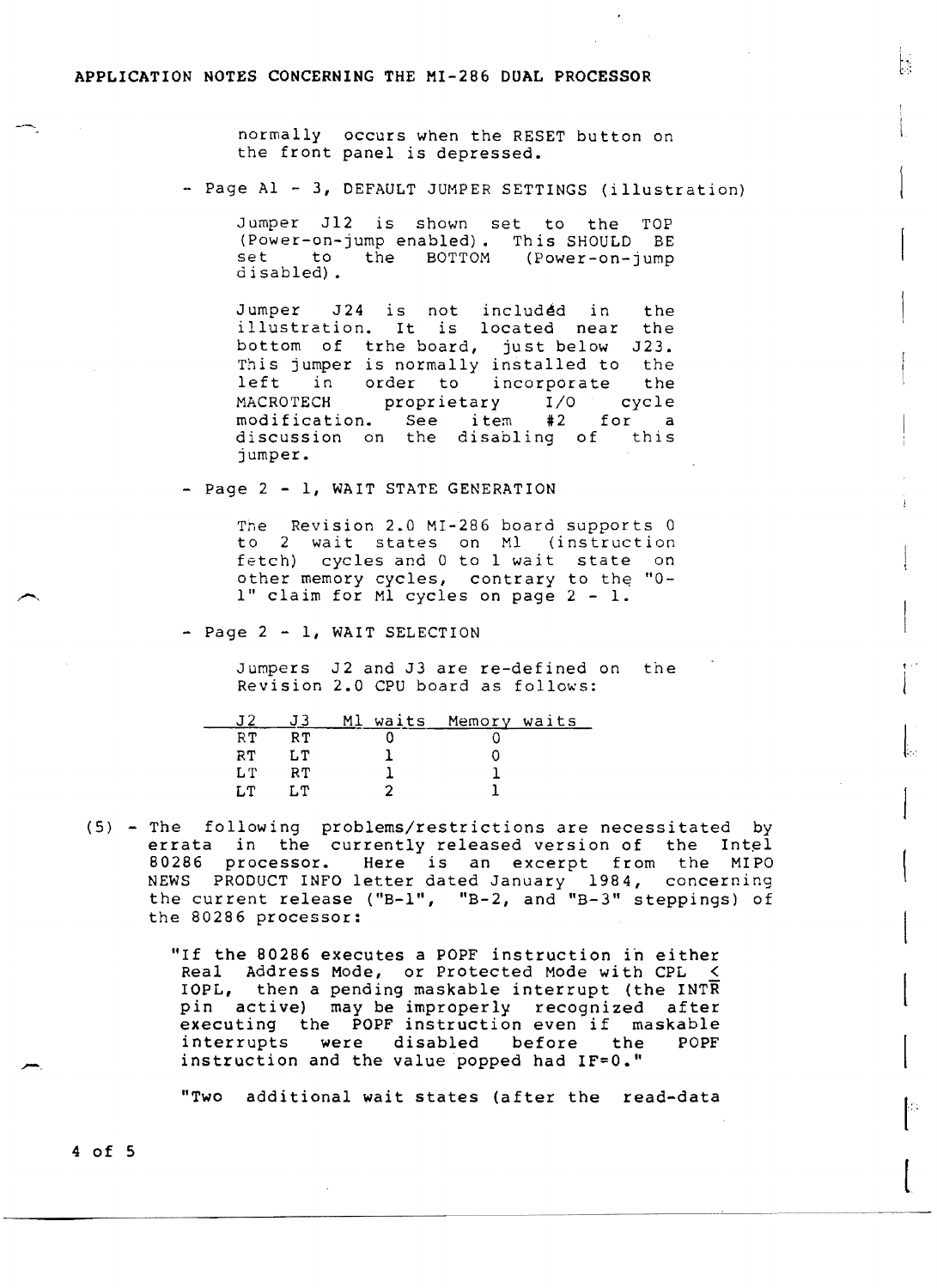#### **APPLICATION NOTES CONCERNING THE MI-286 DUAL PROCESSOR**

is valid) added to all memory-data-read bus cycles will eliminate the errata, but will incur a performance penalty."

The remainder of item (5) concerns the effects on MI-286 operation caused by this error.

At present, the use of "byte-wide" memory in the system is restricted. 8-bit memory may only be used by:

- 
- the Z80H processor<br>- the 80286 processor where NO use is made of the POPF instruction
- unrestricted provided that jumper J7B (see item #6) is installed to the left (memory-data-reads with 2 wait states) and the system memory has an access time of less than 120nS as measured on the S-lOO bus from the leading edge of pSTVAL\* (most any static memory).

NOTE: The MI-286 will run without ANY memory waits selected provided the following conditions are met:

- 16 bit memory is always used for the stack (any stack).
- Stack alignment is always on an even boundary (i.e. no odd addresses permitted for stack offset value).
- (6) A modification has been added to the MI-286 board in order to better handle the step **'B'** error noted in item #5 above. The ability to add two wait states to all memory data reads (as opposed to memory instruction reads) has been added. This feature will normally be ENABLED as the board is shipped from the factory, by setting jumper J7B to the LEFT. It may be DISABLED by moving the shorting jumper at position J7B to the RIGHT. Refer to the discussion contained in item #5 above as to the reasons for this option.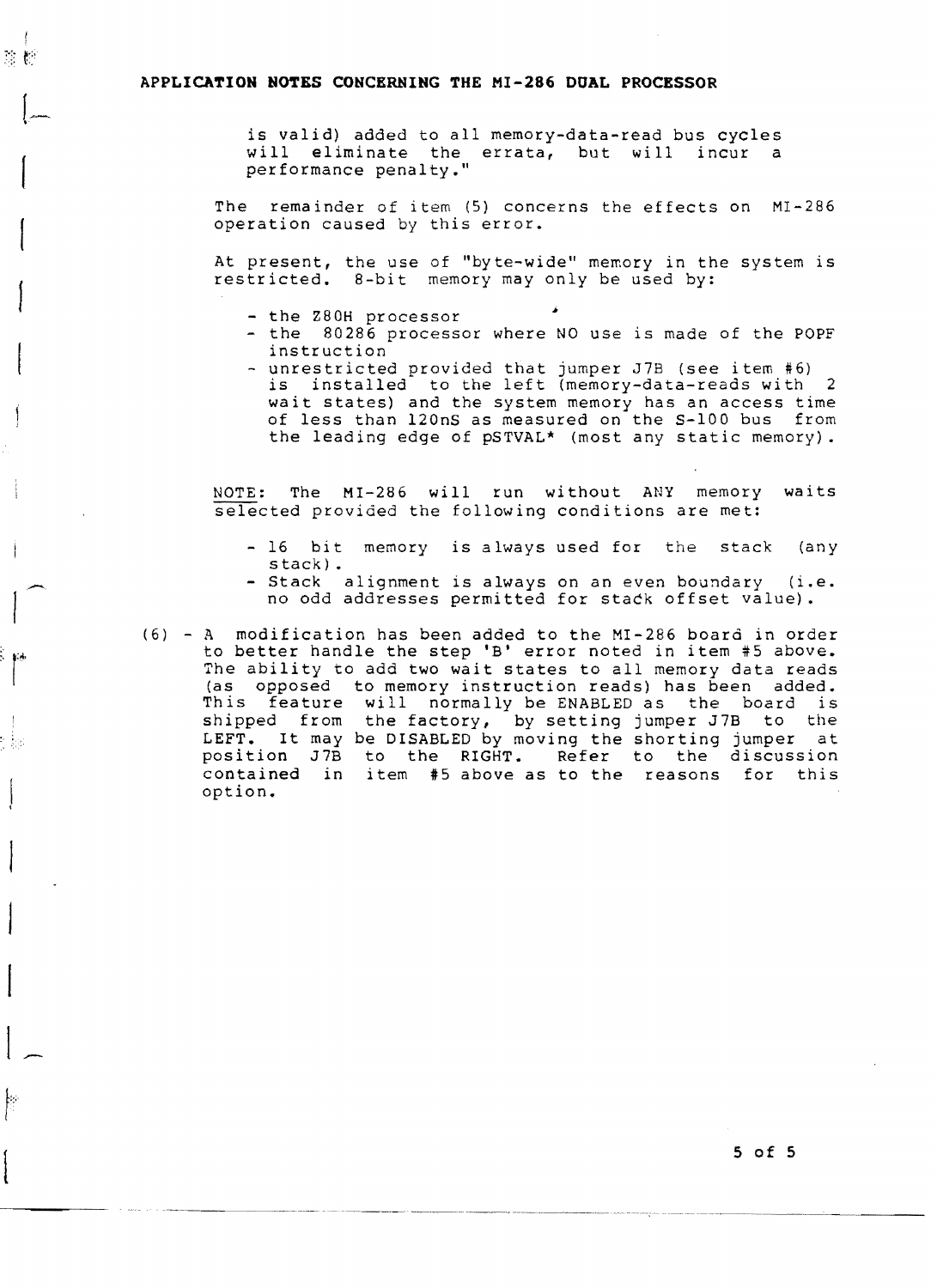#### Copyright.

Copyright 1984 by Macrotech International, Corp. No part of this publication may be reproduced without the written permission of Macrotech, except that the purchaser of Macrotech's products may use the enclosed software listings for installation in the user's system that includes the hardware product.

#### Disclaimer.

Macrotech makes no representations or warranties with respect to the contents hereof and specifically disclaims any implied warranties of merchantability or fitness for any purpose.

#### References.

CP/M, MP/M and MP/M II referenced throughout this manual are registered trademarks of Digital Research, Inc.

--------~,-~-----------------------------------------~-~----- ---

*-1"*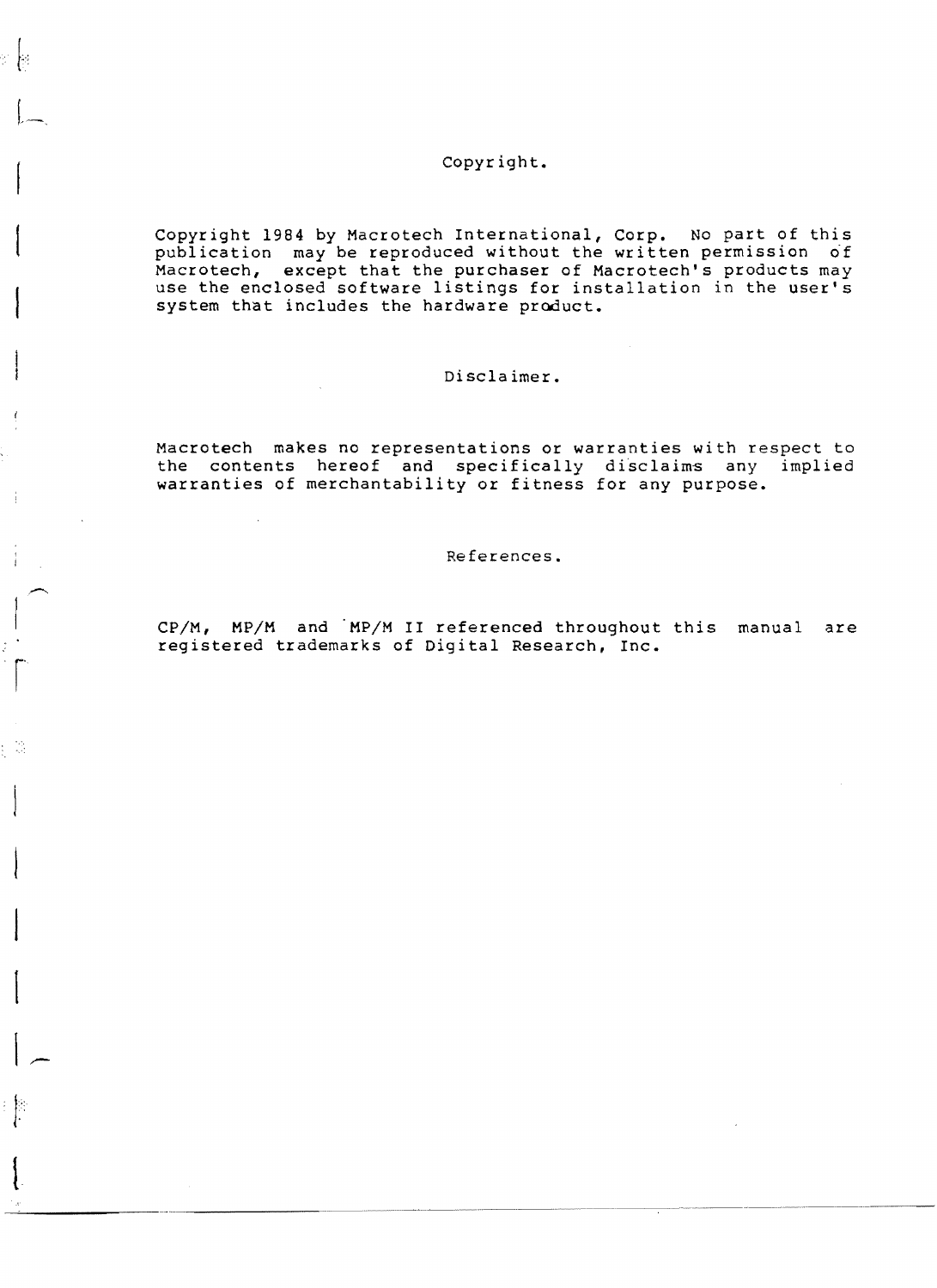#### WARRANTY

Please read this carefully! It is your LIMITED WARRANTY. This warranty gives you specific legal rights, and you may also have other rights that vary from state to state within the U.S.A. MACROTECH warrants its products to be free from defects in materials and/or workmanship for a period of  $c$ ne (1) year, from date of original purchase. In the event of malfunction or other indication of failure attributable directly tc faulty workmanship and/or material, MACROTECH at its option, will repair or replace the defective part or parts, and assure said product is in proper operating condition. Replacement parts are warranted for the<br>remaining portion of the original warranty 'period. All such remaining portion of the original warranty 'period. repairs and/or replacements shall be rendered by MACROTECH without charge for parts or labor when the product is returned (postage paid) within the specified period from the date of purchase. This warranty applies only to the original purchaser.

This warranty will not cover the failure of MACROTECH products which if determined by MACROTECH, resulted from accident, abuse, negligence, alteration, or misapplication of the product. While negligence, alteration, or misapplication of the product. every effort has been made to provide clear and accurate technical information regarding MACROTECH products, MACROTECH assumes no liability which may arise from the use of said technical information.

This warranty is in lieu of all other warranties, expressed or implied. In no event will MACROTECH be liable for incidental and consequential damages arising from or in any way connected with the use of its products. Some states do not allow the exclusion or limitation of incidental or consequential damages, so the above limitation or exclusion may not apply to you.

 $\mathbf{r}$ 

 $\begin{bmatrix} \cdot \\ \cdot \end{bmatrix}$ 

 $\overline{\phantom{a}}$ 

 $\mathbb{R}$ 

 $\overline{\mathbf{L}}$ 

Merchandise returns to MACROTECH International Corp. require a RETURN MATERIAL AUTHORIZATION NUMBER (RMA#), which must be obtained from the factory. Products returned without prior factory approval will not be accepted. All cartons being returned must have the RMA# written on the outside of the box. A letter including name, address, telephone number, proof of purchase, and a description of the failure must accompany the product.

All transportation charges must be prepaid and insured by the customer (not MACROTECH International, Corp., its representatives or dealers). If damage results from mishandling or abuse in transit, a claim should be filed with the carrier (not MACROTECH International, Corp.). Any collect shipments to International, Corp. will not be accepted. All communications regarding warranty should be directed to:

> MACROTECH INTERNATIONAL CORPORATION 9551 Irondale Avenue Chatsworth, Ca 91311 ATTN: Customer Service Dept.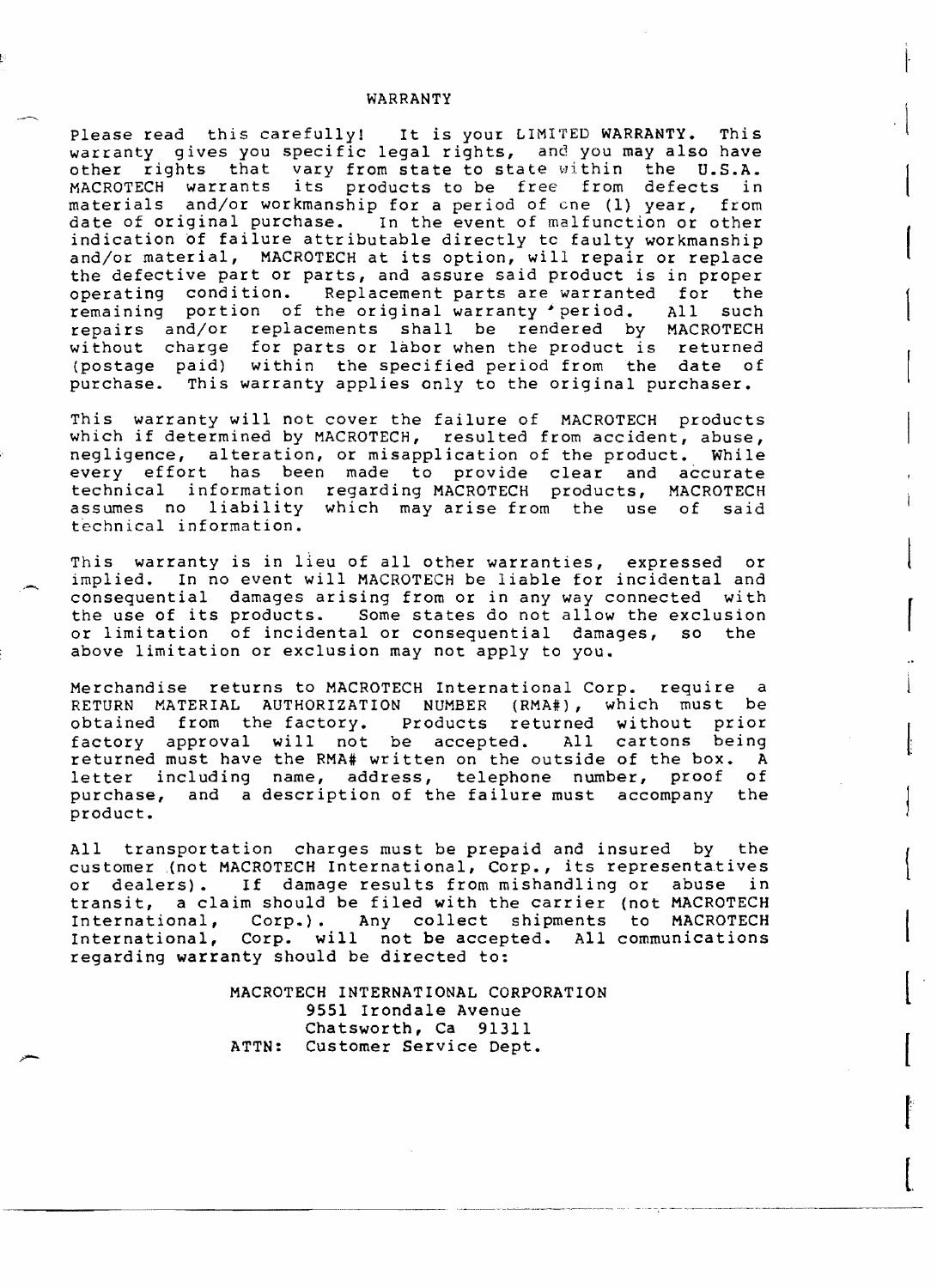#### **INTRODUCTION**

. حصر

I

本長

"r

聊

J

 $\begin{bmatrix} \phantom{-} \end{bmatrix}$ 

 $\mid$ 

 $\begin{cases} \begin{array}{ccc} \end{array} & \end{cases}$ 

The Macrotech dual cpu board (MI-286) provides a bridge from existing S-100 cpu technology to the future virtual addressing<br>capabilities of the Intel 80286 microprocessor. Just as the capabilities of the Intel 80286 microprocessor. advent of dual 8085/8088 boards provided the ability to use both S bit and 16 bit applications software, the MI-286 will continue this bridge to the protected memory mode while at the same time offering increased processing power and speed.

The MI-286 offers an upward compatible step into the future. The Z80H operating at 8Mhz and the 80286 operating at 6Mhz represent todays state of the art in both 8 and 16 bit microprocessors.

The MI-286 provides the ability to easily replace an existing dual cpu board with little or no modifications to the hardware or software presently in use. Immediate gains result from the higher throughput capabilites of the 80286 and future gains will result with the newer operating systems presently in development that will use the virtual memory capabilities of the 80286.

Mathematical calculations using floating point as well as bcd high precision arithmetic are supported by the optional 80287 coprocessor. This enhancement is upward compatibile from the 8087 in use with the earlier Intel microprocessors.

Numerous user settable jumpers on the MI-286. allow the configuration of the board for replacement purposes while the design has carefully included all the requirements for future use of the board.

The onboard I/O is jumper selectable for port assignment and provides the ability to select 80286), wait state selection, processor reset options. the active processor (Z80H or power on jump options and the

Factory delivered settings of the jumpers provides complete replacement for the Compupro 85/88 cpu board. Appendix 1 replacement for the Compupro 85/88 cpu board. Appendix 1<br>describes the details of plug replacement in this case.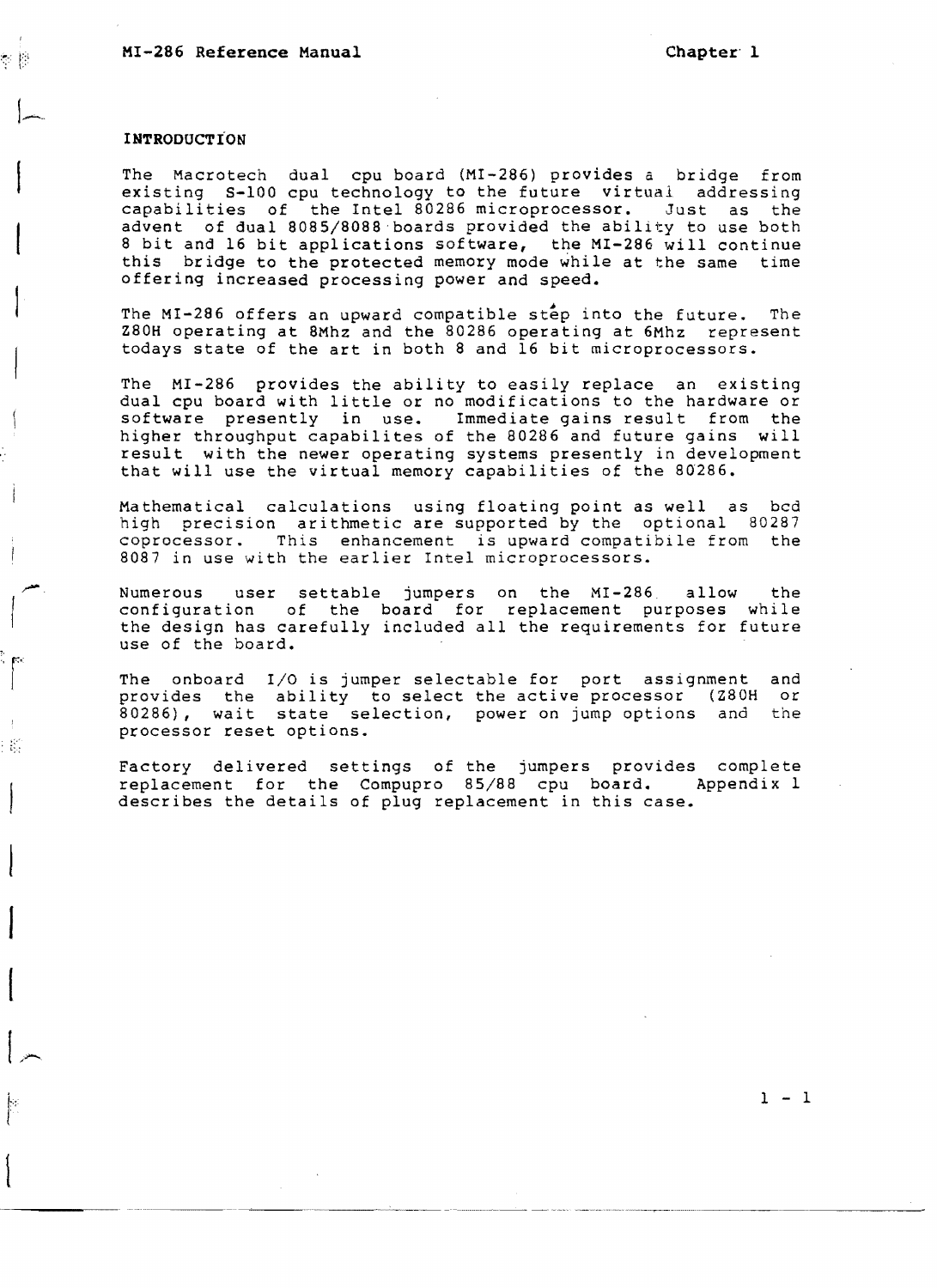整

.<br>Ch

Ś,

 $\mathbf{l}$ 

The 4 memory management modes (default, virtual, Z80 primary, 286 primary) are provided to meet today's dual CPU configurations, tomorrow's virtual addressing configurations and for the systems specialist, creative dual processor configurations.

The default mode provides a present day compatibility for many of<br>the '816' operating systems as well as the independent single '816' operating systems as well as the independent single processor configurations such as  $CP/M$  2.2 and  $CP/M$  86.

The virtual mode recognizes the current development of operating systems that exploit the 80286 protected memory capability with its well defined multitasking address spaces.

Specialty operating systems such as large database data acquisition systems, matrix manipulating systems and high performance graphics systems are not bound by the standard environment configurations that require rigid memory space<br>assignment. The creative systems designer should carefully The creative systems designer should carefully consider the unique ability of the Z80 primary or 80286 primary modes. The ability of the primary processor to maintain a specific memory space for its operations while at the same time manipulating the operating address space of the secondary processor, can open up the full 16 megabyte address space without the specific use of virtual addressing with its predefined implementation techniques.

#### **ON-BOARD** I/O

The MI-286 is equipped with on-board I/O to provide software control of the following features:

- 1. Processor swap
- 2. Memory management mode selection
- 3. Memory manager address selection
- 4. Configuration jumpers

In order to assure full dual processor swap/memory manager while avoiding conflict with the fixed port assignments required by the 80287 numeric co-processor, the two on-board I/O addresses are organized as two sequential oddnumbered ports, typically set to FD and FF (hex). The 80287 is accessed through even numbered ports F8, FA, FC.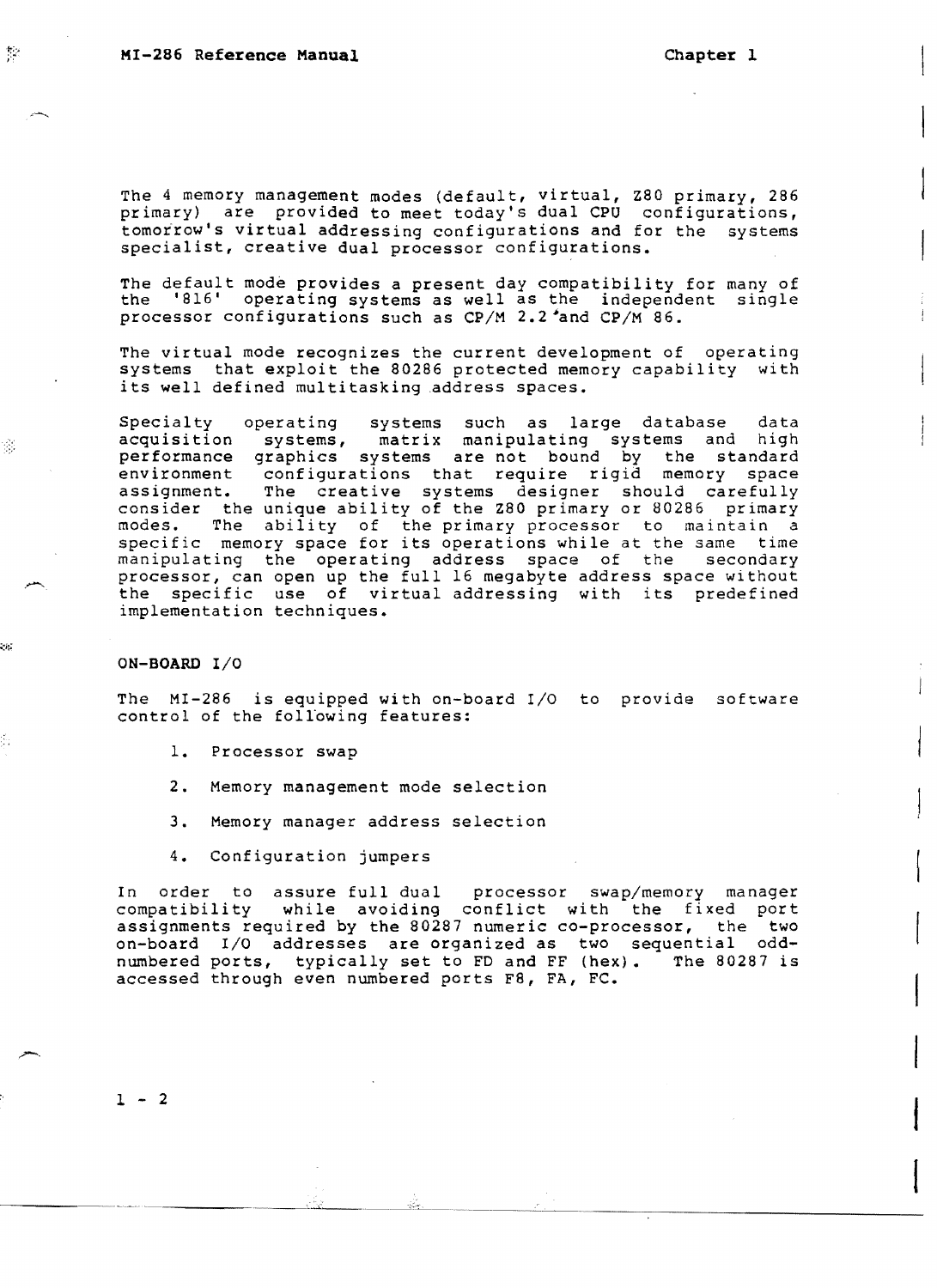#### PORT SELECTION

的标

38

Eight bit (256 port) I/O addressing is used for the HI-286 onboard I/O. The six most significant bits, A7 - A2 are set to define the I/O base address. This scheme permits setting the I/O base on any 4-byte boundary, although only the two odd addresses in sequence are used by the MI-286. The two even addresses in the assigned sequence are free to be used by the other devices in the system if the optional 80287 numeric co-processor is not installed, or if the I/O base address is set to a non-standard value that will not conflict with the 80287 I/O address space (FS thru FC).

#### PORT DEFINITIONS

.\_-----\_ ....................\_

.....

When the six-bit value of the I/O base address is defined, the following relationships apply:

| <b>ADDRESS</b> | $I/O$ READ                     | I/O WRITE                   |
|----------------|--------------------------------|-----------------------------|
| $IOBASE + 0$   | Not used                       | Not used                    |
| $IOBASE + 1$   | Processor swap                 | Load memory<br>manager port |
| $IOBASE + 2$   | Not used                       | Not used                    |
| $IOBASE + 3$   | Configuration jumper<br>status | Set memory manager<br>mode  |

The example below is for IOBASE set to 1111 llxx (FC hex).

| <b>ADDRESS</b> | $I/O$ READ                     | $\sim$<br>I/O WRITE                  |
|----------------|--------------------------------|--------------------------------------|
| FC             | Not used                       | Not used                             |
| FD             | Processor swap                 | memory manager<br>address port       |
| FE             | Not used                       | Not used                             |
| FF             | Configuration jumper<br>status | Set memory manager<br>operating mode |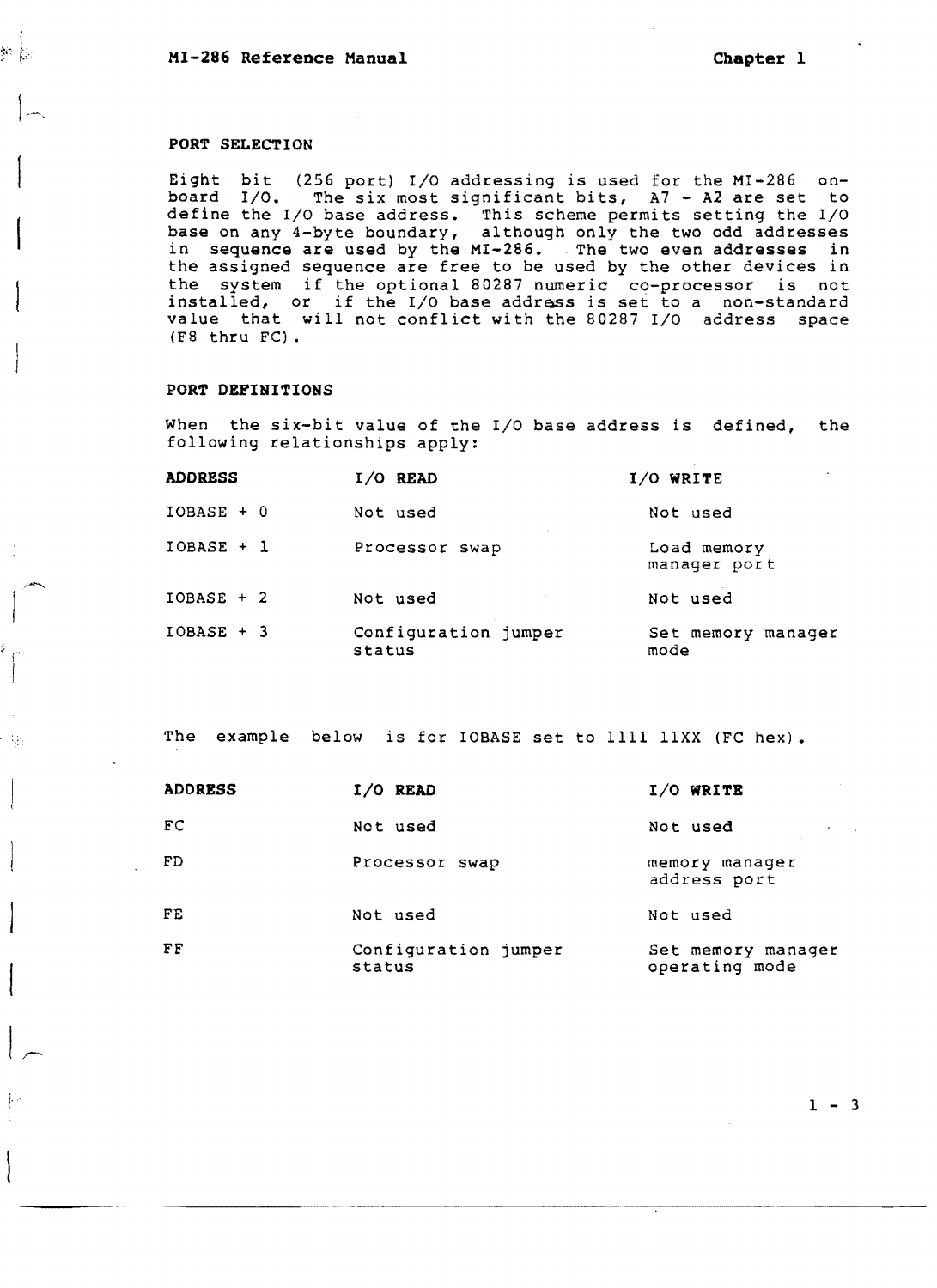$\left\lceil \right\rceil$ 

 $\begin{bmatrix} \phantom{-} \end{bmatrix}$ 

*i* 

#### PROCESSOR SWAP

S)

At power-up or reset the Z80 processor will be in control of the<br>bus. When control is to be passed to the 80286, an I/O Read When control is to be passed to the 80286, an  $I/O$  Read from 10BASE + 1 is executed. When the 80286 wishes to relinquish control back to the Z80, it will execute an input instruction for port IOBASE + 1. All subsequent inputs from IOBASE + 1 will result in passing control from the currently active processor to the inactive one.

#### MEMORY MANAGER PORT

Either processor can set the memory management latch value by executing a byte output to the memory manager port (IOBASE + 1). The value written to this port will represent the upper 4 or 8 bits of one or both processors, depending on the memory management mode in effect at the time. The memory manager latch is initialized to zero at power-up and optionally each time a reset occurs.

#### CONFIGURATION JUMPERS

Two Berg jumpers have been provided on the MI-286 that can be read by either processor through I/O port IOBASE + 3. The status of SWl and SWO appears on data bits Dl and DO when this port is<br>read. This feature is included as a convenience to the systems This feature is included as a convenience to the systems programmer ·for whatever use he may choose and has no dedicated purpose.

#### MEMORY MANAGEMENT MODE CONTROL

The MI-286 supports four operational modes for control of the upper address lines to provide the system programmer with optimal memory management flexibility. The memory management mode can be invoked by either processor at any time by issuing a byte output with a value of 0 to 3 to IOBASE + 3. The dual cpu compatible default mode is invoked at power-up or reset, and remains in<br>effect until IOBASE + 3 is written with a new value. The four effect until IOBASE + 3 is written with a new value. memory management addressing modes are defined as follows: {

| MODE $0 -$            |                                   |  | Default mode |                  |
|-----------------------|-----------------------------------|--|--------------|------------------|
| MODE 1 - Virtual mode |                                   |  |              |                  |
| MODE $2 -$            |                                   |  |              | 286 primary mode |
| MODE 3                | <b>Contract Contract Contract</b> |  |              | 280 primary mode |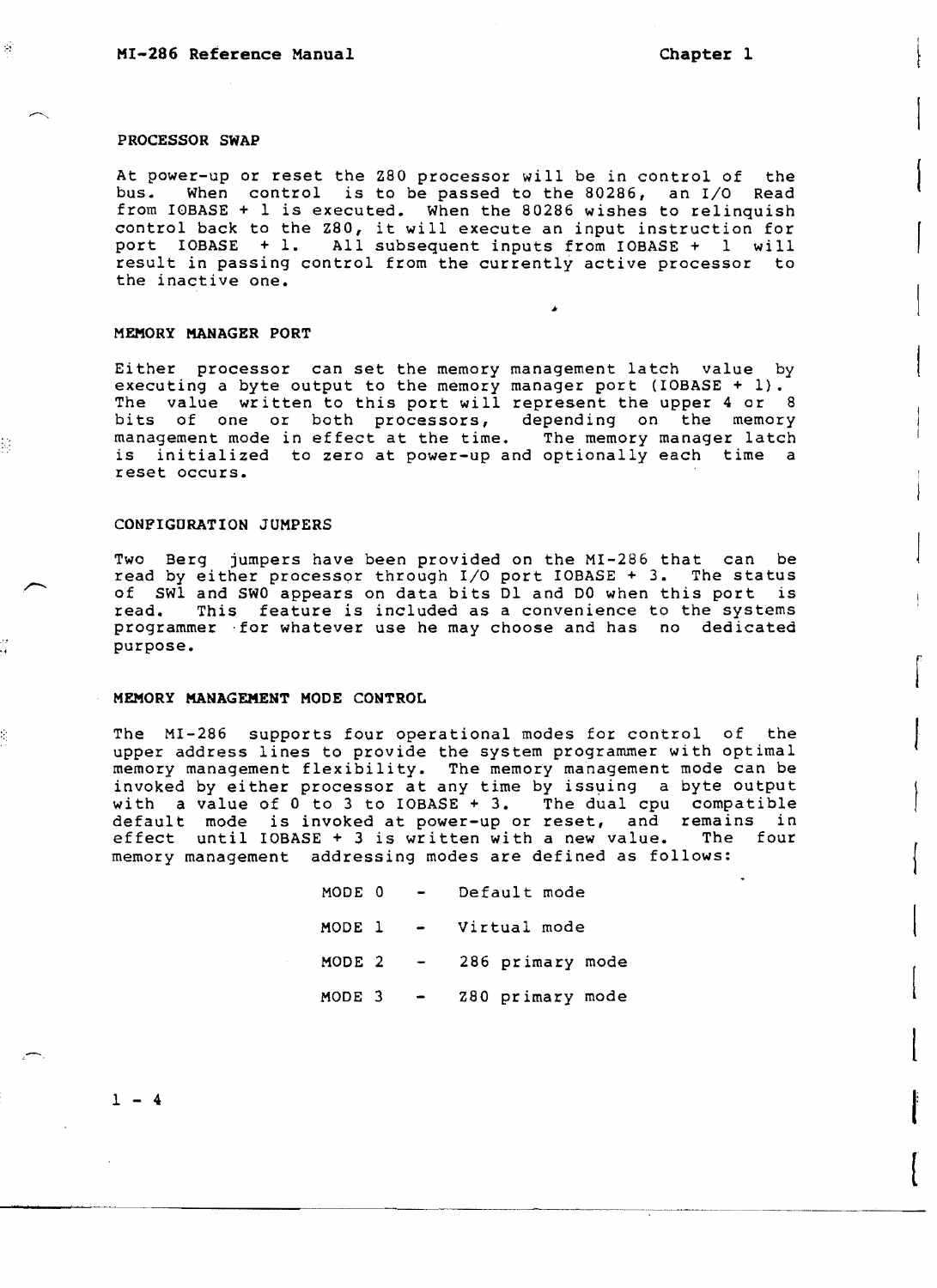$\sim$  1.1..,

r

. v·  $\mathfrak{f}^{\mathfrak{c}}$ 

: 85

| MODE           | <b>PROCESSOR</b>  | $A23 - 20$                             | A19-16           | A15-A0           |
|----------------|-------------------|----------------------------------------|------------------|------------------|
| 0              | <b>Z80</b>        | Latch                                  | Latch            | Direct           |
|                | 286               | Latch                                  | Direct           | Direct           |
| 1              | <b>Z80</b>        | Latch $\overline{\phantom{a}}$         | Latch            | Direct           |
|                | 286               | Direct                                 | Direct           | Direct           |
| $\overline{2}$ | <b>Z80</b>        | Zero                                   | Latch            | Direct           |
|                | 286               | Latch                                  | Direct           | Direct           |
| 3              | <b>Z80</b><br>286 | Latch<br>$\bullet$<br>2er <sub>o</sub> | Latch<br>Direct. | Direct<br>Direct |

In the above table, the address bit values are defined as Zero, In the disort caste) the didites sit values are defined as Birect, the appropriate address bits on the bus are obtained directly from the address bus of the active processor. If the table entry is defined as Zero, the address bits on the bus are forced to zero. If the table entry is defined as Latch, the address bits on the bus follow the value that was last output to the memory bus forlow the value that was last output to the memory<br>management latch or to zero if the latch is still in the reset condition •

#### DMA ADDRESSING

For older DMA devices that generate only the lower 16 address bits, the MI-286 will generate the upper 8 bits of the DMA address from the current memory management mode and latch when the 16/24 bit DMA addressing jumper is set to 16-bit DMA. The factory default setting is for full 24-bit DMA devices with the jumper set for 24-bit DMA addressing (J16 installed up).

#### MWRT ENABLE

The MI-286 generates the MWRT signal for use by other boards on the bus. If MWRT is generated by any other board, the MWRT enable jumper should be set to disabled. The factory default enable jumper should be set to disabled. The factory default enable jumper should be set to disabled.<br>setting is enabled (J17 installed left).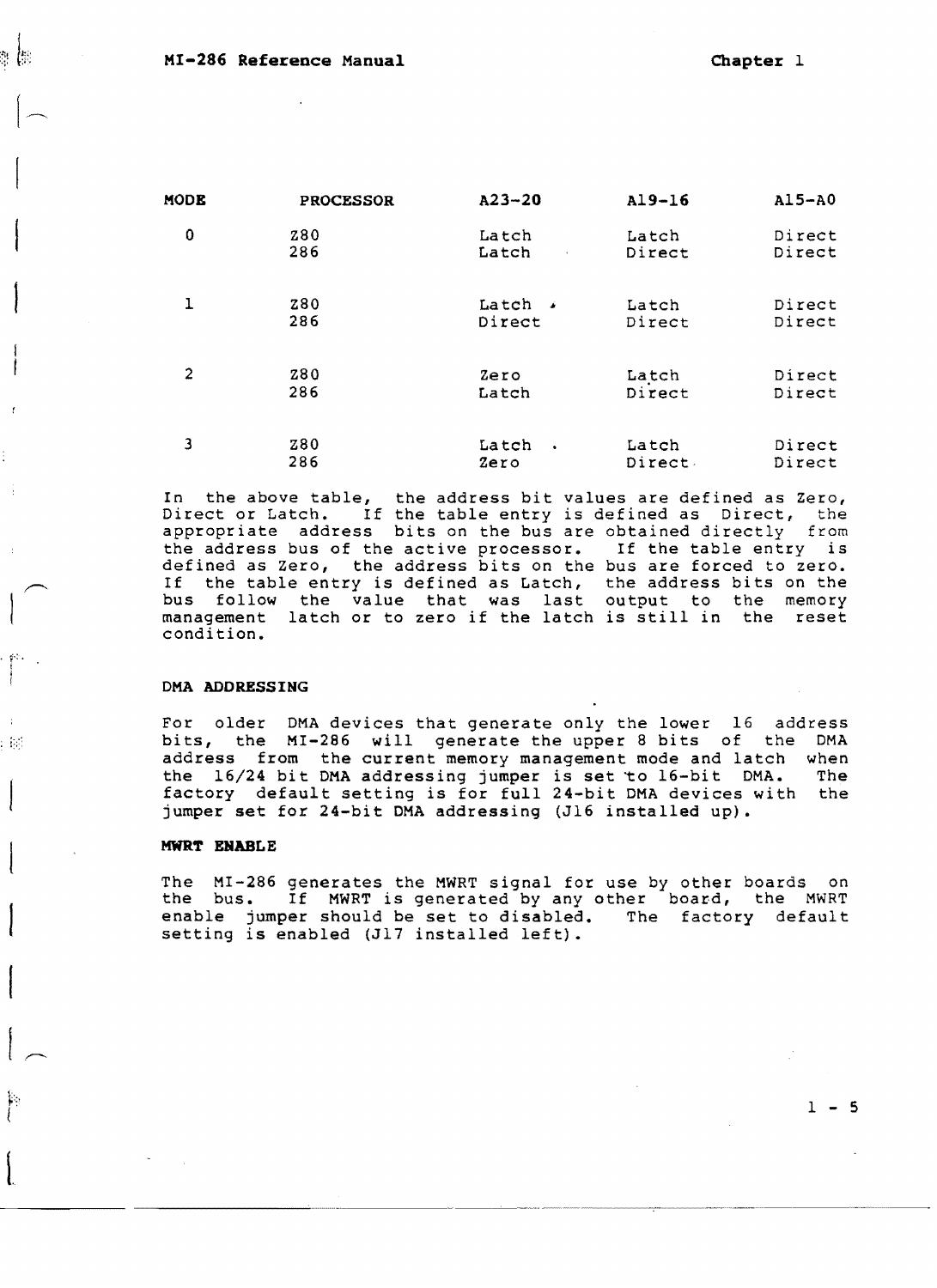ţ.

쓚

ĵ.

S,

ŧ

## This page intentionally left blank.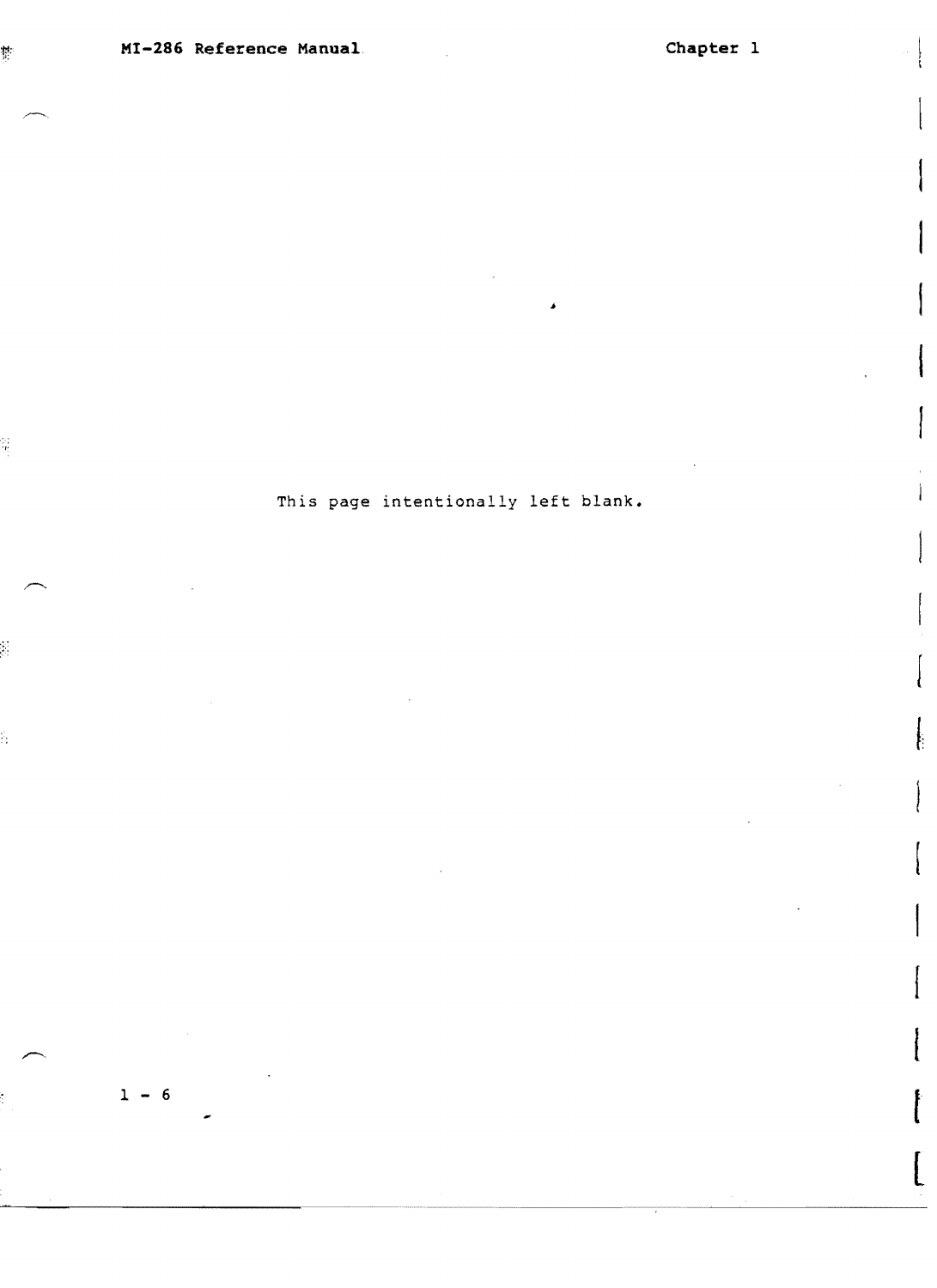#### **WAIT STATE GENERATION**

 $\mathfrak{t}$ 

家长

Ý

Ť

i ge

The MI-286 features a flexible wait generation scheme to permit each processor to operate at optimal speed without affecting the speed of the other processor. Wait states are selected separately for the Z80H and the 80286 as follows:

- \* 0-1 wait for Z80 Hl cycles
- \* 0-1 wait for Z80 memory cycles
- \* 0-1 wait for Z80 I/O cycles
- \* 0-3 waits for 286 memory cycles
- \* 0-3 waits for 286 I/O cycles

A single wait state is asserted in all Z80 interrupt acknowledge cycles to assure proper operation with Intel-type interrupt controllers.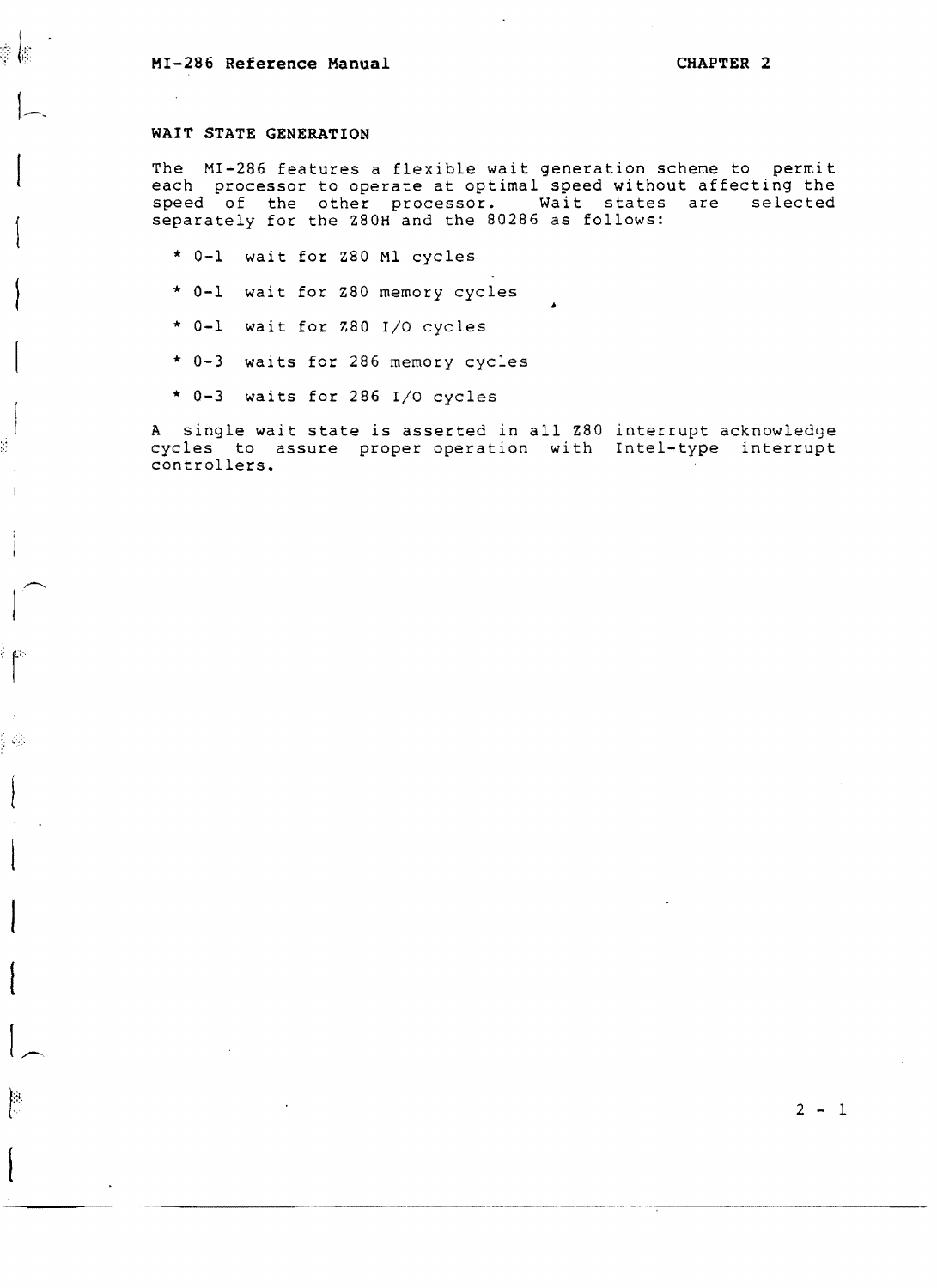MI-286 Reference Manual CHAPTER 2

The chart below outlines the jumper settings for wait state ine chart below outlines the jumper settings for wall state and the problem of the state of the state of the state of the state of the state of the state of the state of the state of the state of the state of the state of

#### Z80 WAIT SELECTION

| JUMPER | POSITION      | OPERATION<br>-4                                    |
|--------|---------------|----------------------------------------------------|
| J1     | Left<br>Right | I/O waits selected<br>I/O waits not selected       |
| J2     | Left<br>Right | Memory waits selected<br>Memory waits not selected |
| J3     | Left<br>Right | Ml waits selected<br>Ml waits not selected         |

#### 286 WAIT SELECTION

| J4 POSITION | J5 POSITION | NUMBER OF WAIT STATES |  |
|-------------|-------------|-----------------------|--|
| Right       | Right       | $0$ I/O waits         |  |
| Left        | Right       | $1$ I/O wait          |  |
| Right       | Left        | $2$ I/O waits         |  |
| Left        | Left        | $3$ I/O waits         |  |

| J6 POSITION | J7 POSITION |    |              | NUMBER OF WAIT STATES |
|-------------|-------------|----|--------------|-----------------------|
| Right       | Right       | 0  | Memory waits |                       |
| Left        | Right       |    | Memory wait  |                       |
| Right       | Left        | 2  |              | Memory waits          |
| Left        | Left        | 3. | Memory waits |                       |

 $\frac{1}{2}$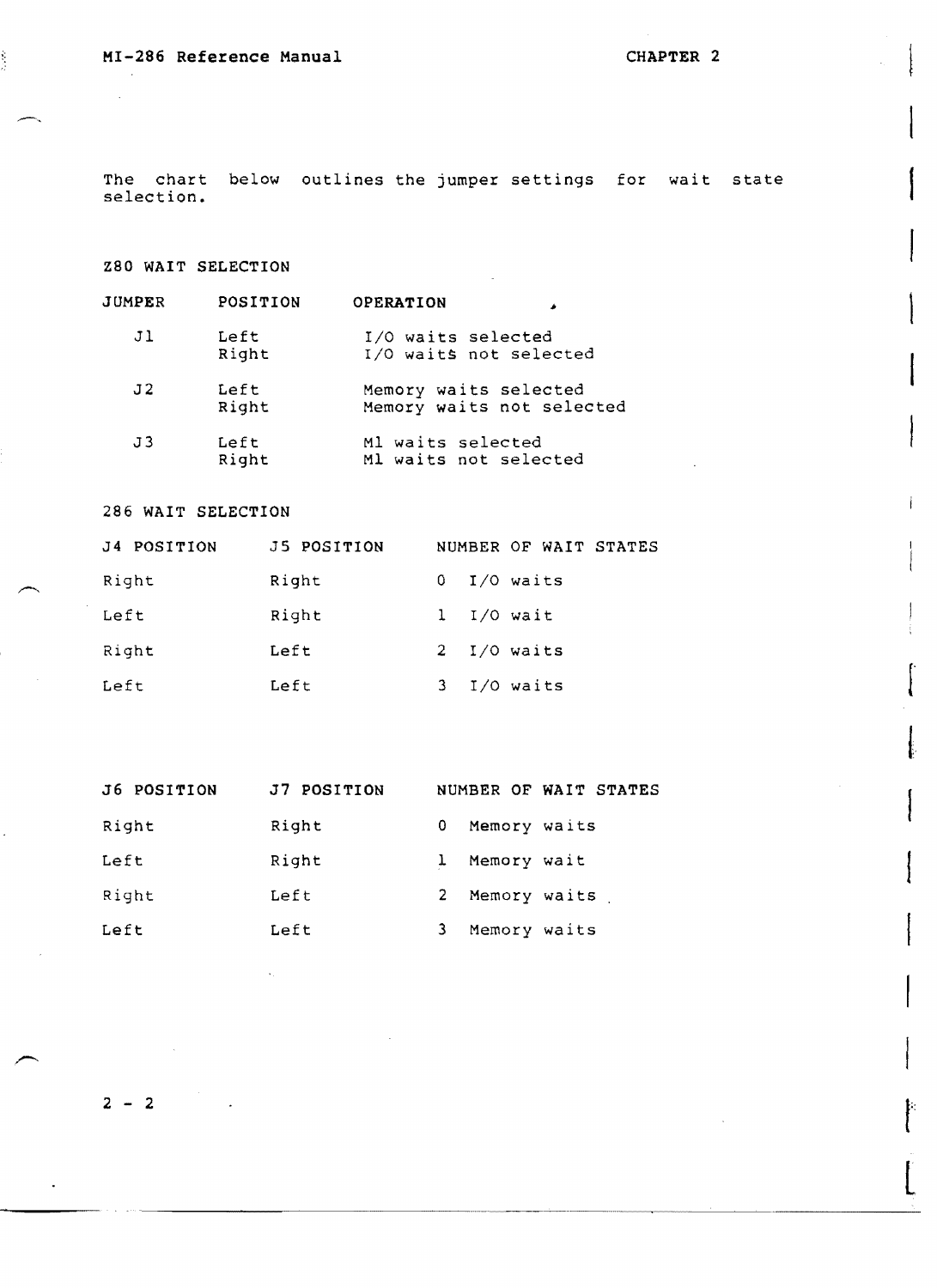#### RESET OPTIONS

, ~~

> $\sim$ I

A number of reset options are provided on the MI-286 to support a wide range of system requirements. The target application will dictate the parameterization of these options when used in a configuration other than the default setting as supplied by the factory. The reset options are defined as follows:

#### 1. SYSTEM CLEAR OPTION

System Clear is the master reset signal for all processors and all devices requiring initialization on the MI-286. System Clear is always invoked in the power-up interval but optional to the user for system reset. This option is available for use in turnkey type applications where operator access to system reset may not be desired once the system is in operation after power-When J9 is set to the bottom position, System Clear will be<br>rted each time the reset pin (pin 75) is activated. Note asserted each time the reset pin (pin 75) is activated. that deselecting reset for System Clear operation does not assure that other reset options are automatically disabled. Each reset option must be independently set for proper operation. The factory default setting for System Clear is J9 to the bottom position (reset enabled).

#### 2. POWER-ON-JUMP OPTION

The MI-286 provides the capability of jumping to any 256 byte boundary at power-up or optionally on reset. If reset is to invoke the Power-On-Jump feature, set jumper J12 to the top position. To disable this option, set J12 to the bottom. Note that this feature can only be active if the System Clear reset option is enabled (J9 set to bottom position). Otherwise, the setting of J12 will have no effect when reset is asserted. The setting of J12 will have no effect when reset is asserted. factory default setting for the Power-On-Jump reset option is enabled (J12 to the top).

#### 3. CLEAR MEMORY MANAGER PORT OPTION

This option is not dependent on the System Clear option setting. If it is desired to clear the Memory Manager Port (set to all zeroes) each time a system reset is activated, set jumper J15 to the top. Otherwise, the factory default setting is enabled (J15 to the bottom).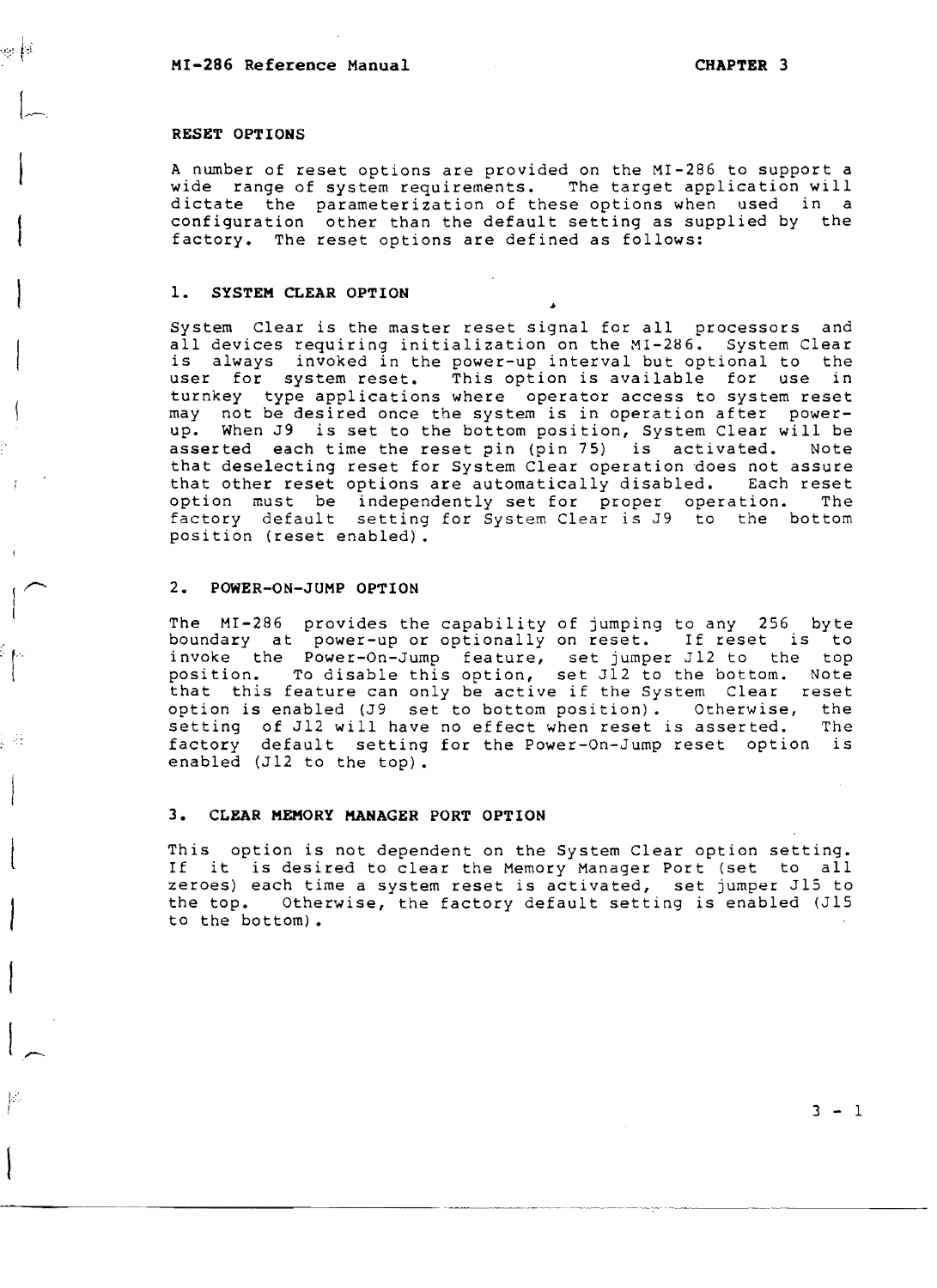$\left\vert \cdot\right\vert$ 

I

#### 4. RESET Z80-ON-SWAP OPTION

Some applications may require a known starting address each time the ZBO acquires control of the bus. The Reset Z80-0n-Swap option together with the Power-On-Jump option will allow the Z80 to start executing code on any 256 byte boundary in the full 16 megabyte address space when the Z80 primary address mode is in operation and Clear Memory Manager Port option is disabled. it is desired to reset the Z80 each time it relenquishes control, set jumper J8 to the bottom position. This option is disabled (JB to the top) in the default configuration.

#### 5. RESET 286-0N-SWAP OPTION

This option is the counterpart to the Z80 Reset-On-Swap option with the exception that the Power-On-Jump option cannot be used with the exception that the Power-On-Jump option cannot be used<br>in conjunction with it (the Power-On-Jump feature is dedicated for use with the Z80 processor only). This feature can be implemented to start 286 program execution near the top of any megabyte boundary in the 16 megabyte address space at XFFFFOH when the 286 primary address mode is in operation and the Clear Memory Manager Port on reset option is disabled. If this option is desired, set jumper J13 to the top. The default configuration is disabled (J13 to the bottom).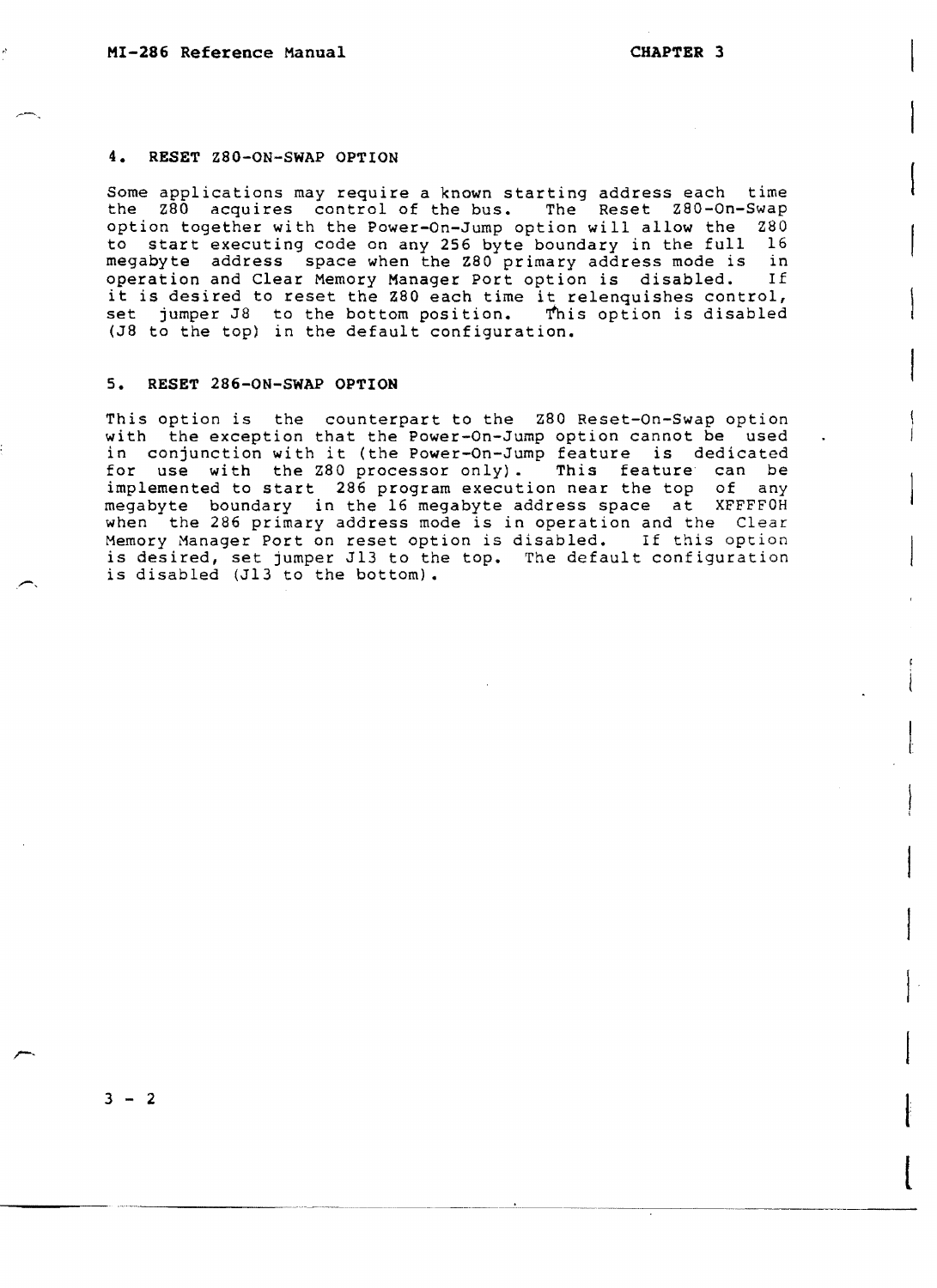$\frac{1}{2}$ 

f-

 $\left| \begin{array}{c} 1 \\ 1 \end{array} \right|$ 

 $\frac{1}{3}$ )<br>1 음주

 $\begin{array}{c} \hline \end{array}$ 

 $\mathbf{I}$ 

 $\begin{picture}(20,20) \put(0,0){\line(1,0){10}} \put(15,0){\line(1,0){10}} \put(15,0){\line(1,0){10}} \put(15,0){\line(1,0){10}} \put(15,0){\line(1,0){10}} \put(15,0){\line(1,0){10}} \put(15,0){\line(1,0){10}} \put(15,0){\line(1,0){10}} \put(15,0){\line(1,0){10}} \put(15,0){\line(1,0){10}} \put(15,0){\line(1,0){10}} \put(15,0){\line(1$ 

 $\Bigl\}$ 

 $\frac{1}{2}$  .

#### MI-286 JUMPER SUMMARY

#### 1. Z80 WAIT SELECTION

| <b>JUMPER</b>  | <b>POSITION</b> | OPERATION                                          |
|----------------|-----------------|----------------------------------------------------|
| J <sub>1</sub> | Left<br>Right   | I/O waits selected<br>* I/O waits not selected     |
| J <sub>2</sub> | Left<br>Right   | Memory waits selected<br>Memory waits not selected |
| J3             | Left<br>Right   | Ml waits selected<br>Ml waits not selected         |

#### 2. 286 WAIT SELECTION

|              | J4 POSITION | <b>J5 POSITIONS</b> | NUMBER OF WAIT STATES       |
|--------------|-------------|---------------------|-----------------------------|
|              | Right       | Right               | $I/O$ waits<br>0            |
| $\leftarrow$ | Left        | Right               | $I/O$ wait                  |
|              | Right       | Left                | $I/O$ waits<br>$\mathbf{2}$ |
| ÷.           | Left        | Left                | $I/O$ waits<br>3            |
|              |             |                     |                             |

| 3. J6 POSITION | J7 POSITION | NUMBER OF WAIT STATES |
|----------------|-------------|-----------------------|
| Right          | Right       | Memory waits<br>0     |
| Left           | Right       | Memory wait           |
| Right          | Left        | Memory waits<br>2     |
| Left           | Left        | Memory waits<br>3     |

## 1 4. RESET OPTIONS: J8 & J9

| Jumper | Description                | Installed Up | Installed down |
|--------|----------------------------|--------------|----------------|
| J8     | Reset 280 on swap          | Disabled     | Enabled        |
| J9     | System clear with<br>reset | Disabled     | Enabled        |

 $\mathbf{A1}$  - 1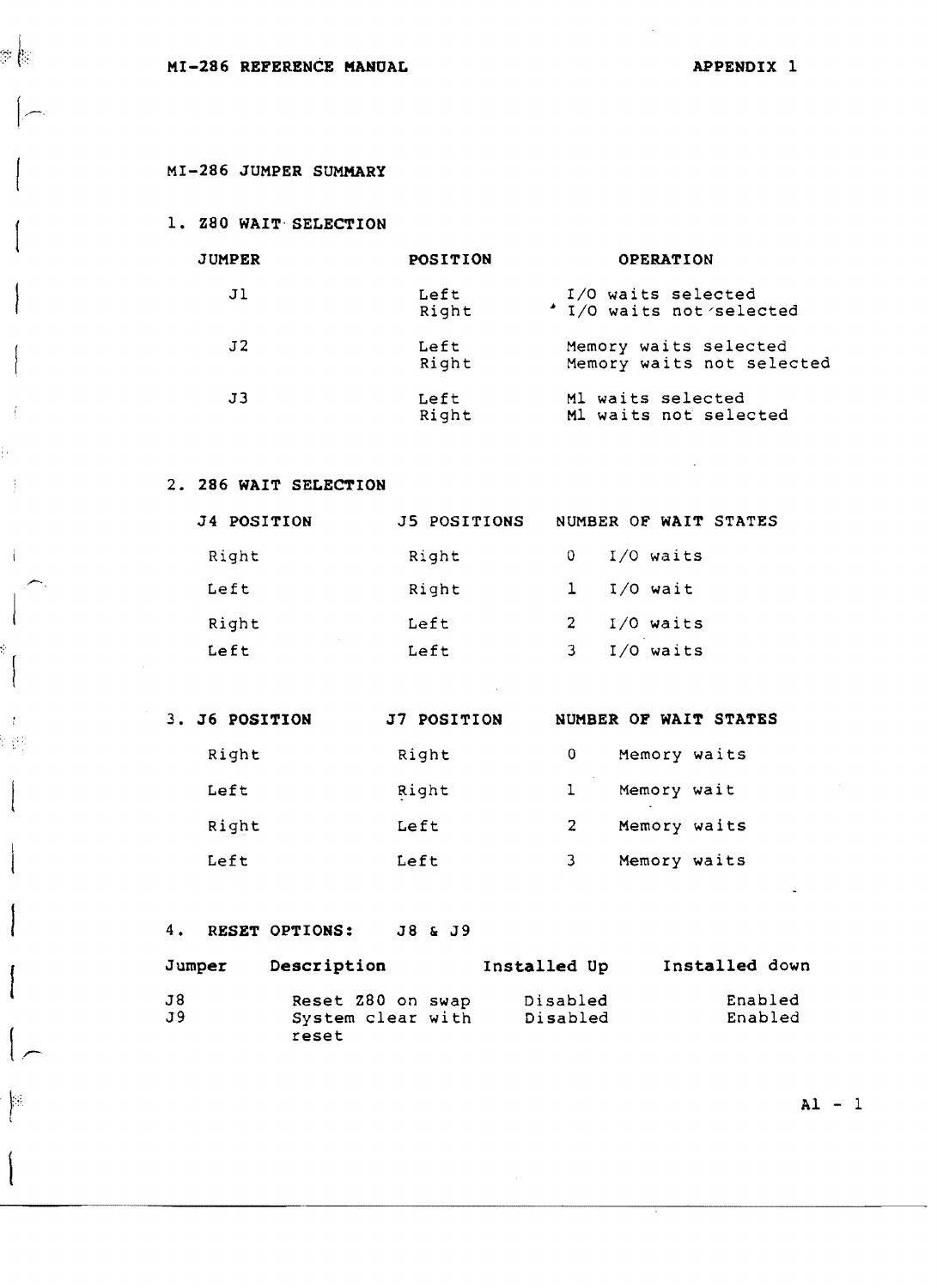$\mathbf{I}$ 

Í.

þ

| Jumper     | Description              | Installed Up           | Installed Down         |  |
|------------|--------------------------|------------------------|------------------------|--|
| J10<br>J11 | SWl Status<br>SWO Status | $DII = 0$<br>$DII = 0$ | $DI1 = 1$<br>$DI0 = 1$ |  |

6. RESET OPTIONS

| Jumper     | Descriptions                             | Installed Up       | Installed Down       |
|------------|------------------------------------------|--------------------|----------------------|
| J12<br>J13 | $Power-on-Jump$<br>Reset 286 on swap     | Enabled<br>Enabled | Disabled<br>Disabled |
| J14        | Jump-on-Reset                            | Enabled            | Disabled             |
| <b>J15</b> | Clear memory<br>manager port on<br>reset | Enabled            | Disabled             |

7. 16/24 BIT DHA ADDRESSING

| Jumper | Description     | Installed Up   | Installed Down |
|--------|-----------------|----------------|----------------|
| J16    | $16/24$ Bit DMA | $24 - bit$ DMA | 16-bit DMA     |

8. MWRT ENABLE

| Jumper | Description | Installed Left | Installed Right |
|--------|-------------|----------------|-----------------|
| J17    | <b>MWRT</b> | Enabled        | Disabled        |

9. I/O BASE ADDRESS SELECTION : J18-J23

| Jumper | Description          |          | Installed Left Installed Right |
|--------|----------------------|----------|--------------------------------|
| J18    | I/O base addr-bit6   | $AG = 0$ | $A6 = 1$                       |
| J19    | I/O base addr-bit7   | $A7 = 0$ | $A7 = 1$                       |
| J20    | I/O base addr-bit5   | $AS = 0$ | $AS = 1$                       |
| J21    | $I/O$ base addr-bit3 | $A3 = 0$ | $A3 = 1$                       |
| J22    | I/0 base addr-bit4   | $A4 = 0$ | $A4 = 1$                       |
| J23    | I/O base addr-bit2   | $A2 = 0$ | $A2 = 1$                       |

 $\text{Al}$  - 2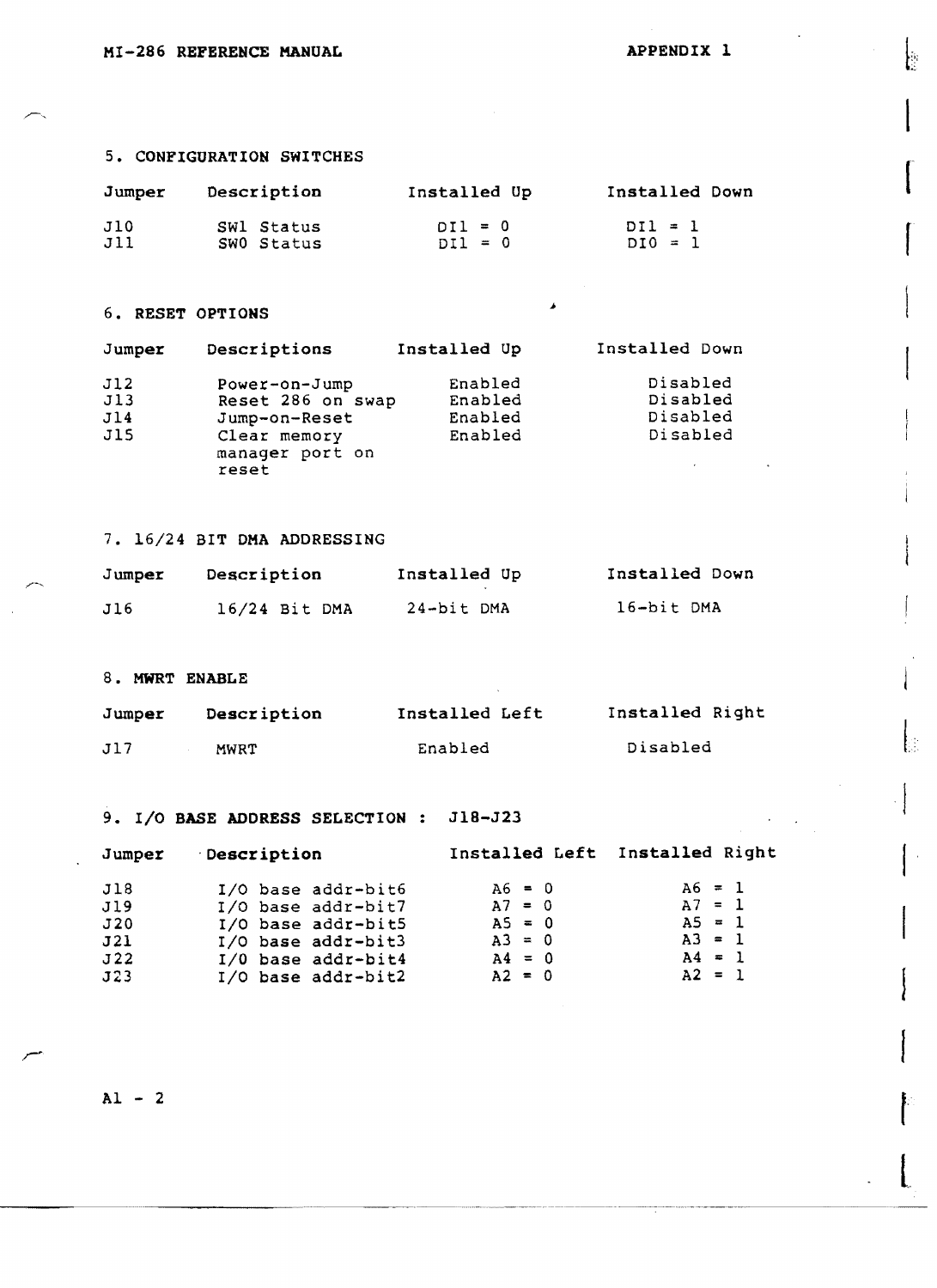#### MI-286 REFERENCE MANUAL

APPENDIX 1

10. SPARE JUMPER

99 (s)

s<br>S filo

1

y 法

Jumper Description

J24 Modified I/O cycle (Must be installed left in all Compu-Pro enviroments).

11. POWER-ON-JUMP ADDRESS SELECTION: J25-J32

| Jumper | Description    | Installed Left | Installed Right |  |
|--------|----------------|----------------|-----------------|--|
| J25    | POJ addr-bit15 | $S15 = 0$      | $S15 = 1$       |  |
| J26    | POJ addr-bitl4 | $S14 = 0$      | $S14 = 1$       |  |
| J27    | POJ addr-bit13 | $S13 = 0$      | $S13 = 1$       |  |
| J28    | POJ addr-bitl2 | $S12 = 0$      | $S12 = 1$       |  |
| J29    | POJ addr-bitll | $S11 = 0$      | $S11 = 1$       |  |
| J30    | POJ addr-bit10 | $S10 = 0$      | $S10 = 1$       |  |
| J31    | POJ addr-bit9  | $S9 = 0$       | $SS = 1$        |  |
| J32    | POJ addr-bit8  | $56 = 0$       | $58 = 1$        |  |
|        |                |                |                 |  |

#### 12.280 PREQUENCY SELECTION



 $Al - 3$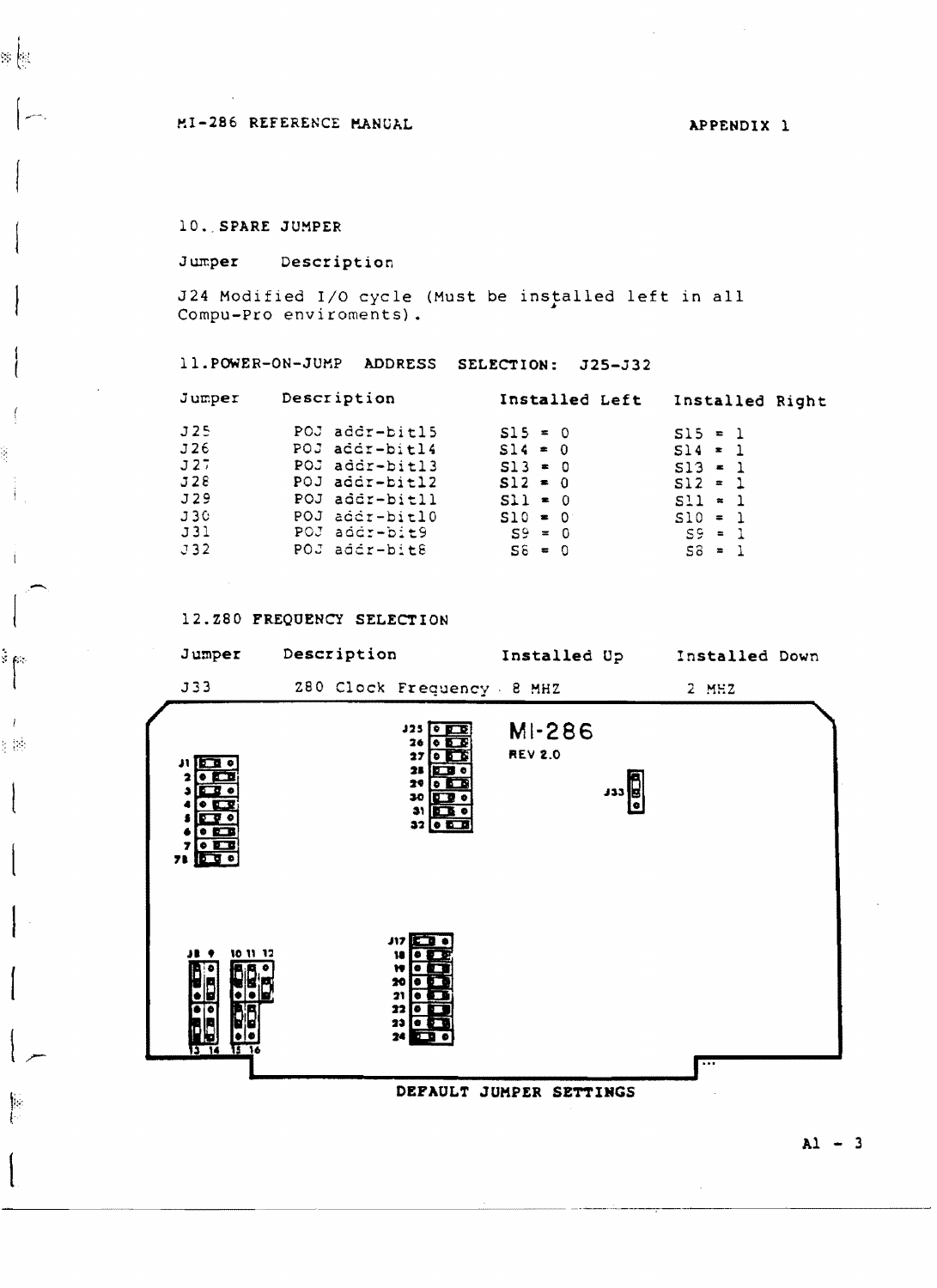$\mathcal{A}$ 

## This page intentionally left blank.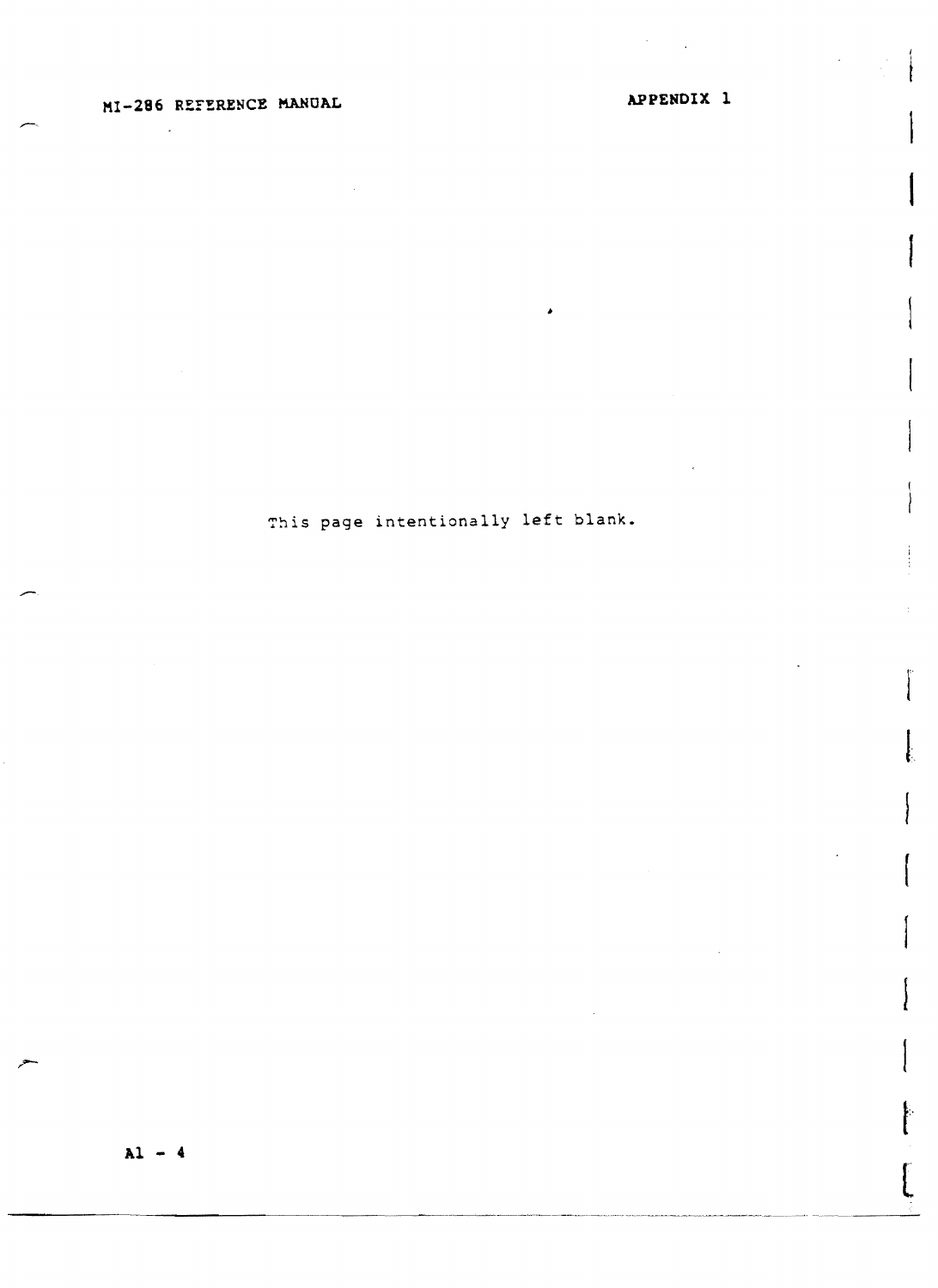#### MI-286 REFERENCE MANUAL **APPENDIX 2**

: \'..

 $\begin{array}{c} \hline \end{array}$ 

 $\int$ 

 $\mathbf{I}$ 

e b

J

 $\{$ 

j::;:

I

1. "

#### MACROTECH INTERNATIONAL CORPORATION

#### HI-286 BASIC ASSEMBLY

#### BILL OF MATERIALS

| ITEM<br>NO.             | QTY.                    | <b>MACROTECH</b><br>P/N | <b>DESCRIPTION</b>                                |
|-------------------------|-------------------------|-------------------------|---------------------------------------------------|
| $\mathbf 1$             | ı                       | 200202                  | PAL, 16L8A                                        |
| $\overline{2}$          | $\mathbf{1}$            | 200203                  | PAL, 16R4A                                        |
| $\overline{\mathbf{3}}$ | $\overline{2}$          | 200204                  | PAL, 16R8A                                        |
| $\overline{\mathbf{4}}$ | $\overline{a}$          | 200205                  | PAL, 20L10CN                                      |
| 5                       | $\boldsymbol{4}$        | 100100                  | F74F00, QUAD 2-INPUT NAND GATE                    |
| $6\overline{6}$         | $\overline{\mathbf{3}}$ | 100115                  | F74F02, QUAD 2-INPUT NOR GATE                     |
| $\overline{7}$          | 5                       | 100101                  | F74F04, HEX INVERTER                              |
| 8                       | 5                       | 100102                  | F74F08, QUAD 2-INPUT AND GATE                     |
| 9                       | $\overline{2}$          | 100116                  | F74F10, TRIPLE 3-INPUT NAND GATE                  |
| 10                      | $\overline{\mathbf{3}}$ | 100104                  | F74F32, QUAD 2-INPUT OR GATE                      |
| 11                      | 12                      | 100106                  | F74F74, DUAL D-TYPE FLIP-FLOP                     |
| 12                      | $\mathbf 1$             | 100107                  | F74F138, DECODER/DEMULTIPLEXER                    |
| 13                      | $\overline{\mathbf{3}}$ | 100109                  | F74F157, DATA SELECTOR/MULTIPLEXER                |
| 14                      | $\mathbf 1$             | 100111                  | F74F244, OCTAL BUFFER (3-STATE)                   |
| 15                      | $\overline{2}$          | 100117                  | F74F245, OCTAL TRANSCEIVER (3-STATE)              |
| 16                      | $\mathbf 1$             | 100112                  | F74F257, DATA SELECTOR/MULTIPLEXER                |
| 17                      | $\boldsymbol{4}$        | 100114                  | F74F373, LATCH/FLIP-FLOP                          |
| 18                      | $\mathbf 1$             | 100323                  | <b>F74LS04</b>                                    |
| 19                      | $\mathbf 1$             | 100301                  | <b>F74LS74</b>                                    |
| 20                      | $\overline{\mathbf{3}}$ | 100305                  | <b>F74LS125</b>                                   |
| 21                      | $\mathbf{1}$            | 100321                  | <b>F74LS175</b>                                   |
| 22                      | $\mathbf{1}$            | 100318                  | <b>F74LS221</b>                                   |
| 23                      | $\mathbf 1$             | 100322                  | F74LS273                                          |
| 24                      | $\mathbf 1$             | 200403                  | CRYSTAL, 16.0 MHZ                                 |
| 25                      | $\mathbf 1$             | 200401                  | CRYSTAL, 12.0 MHZ, HC 18                          |
| 26                      | $\mathbf{1}$            | 200402                  | CRYSTAL, 4.0 MHZ                                  |
| 27                      | $\mathbf 1$             | 200103                  | 8 BIT COMPARATOR, AM25LS2521                      |
| 28                      | $\overline{2}$          | 400512                  | 10K OHM, 1/4W<br>RESISTOR,                        |
| 29                      | $\boldsymbol{4}$        | 400500                  |                                                   |
| 30                      | $\mathbf 1$             | 400506                  | RESISTOR, 1K OHM, 1/4W<br>RESISTOR, 150 OHM, 1/4W |
| 31                      | 3                       | 400508                  | RESISTOR, 330 OHM, 1/4W                           |
| 32                      | $\overline{4}$          | 400501                  | RESISTOR, 1.5K OHM, 1/4W                          |
| 33                      | 33                      | 400304                  | CAPACITOR, CERAMIC, .1MF, 50V                     |
| 34                      | $\overline{2}$          | 400301                  | CAPACITOR, CERAMIC, .01MF, 50V                    |
| 35                      | $\overline{2}$          | 400313                  | CAPACITOR, CERAMIC, 330PF, 50V                    |
| 36                      | $\mathbf{3}$            | 400316                  | CAPACITOR, CERAMIC, 470PF, 50V                    |
| 37                      | $\mathbf 1$             | 400317                  | CAPACITOR, CERAMIC, 15PF, NPO                     |
| 38                      | $\mathbf 1$             | 400318                  | CAPACITOR, CERAMIC,<br>27PF, NPO                  |
| 39                      | $\mathbf{3}$            | 400306                  | CAPACITOR, 10MF                                   |
| 40                      | $\mathbf{1}$            | 400309                  | CAPACITOR, 47PF                                   |

 $A2 - 1$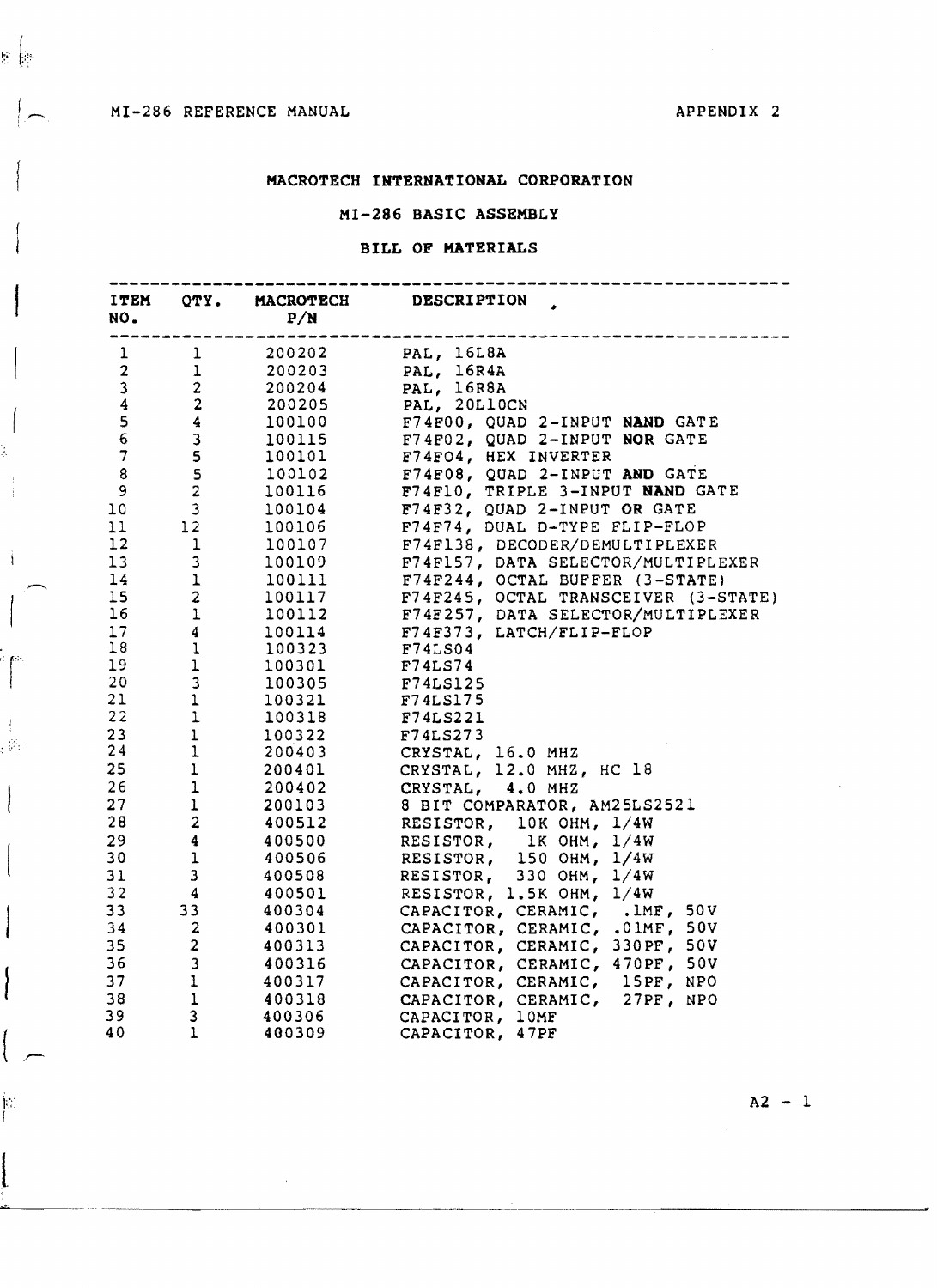/""'..

lity.<br>C

Ů,

 $\frac{1}{2}$ 

 $\frac{1}{2}$ 

ķ

 $\frac{1}{2}$ 

#### MACROTECH INTERNATIONAL CORPORATION

#### MI-286 BASIC ASSEMBLY

#### BILL OF MATERIALS

(continued)

| NO. |                  | ITEM QTY. MACROTECH<br>P/N | <b>DESCRIPTION</b>                                |
|-----|------------------|----------------------------|---------------------------------------------------|
| 41  |                  | 1 200106                   | MICROPROCESSOR, Z80 H                             |
| 42  |                  | 400703                     | DIODE, 1N914                                      |
| 43  |                  | 2 400702                   | LED, PC MOUNT, CQV-34-4 SQU                       |
| 44  |                  | 2 600304                   | JACK WAFER POST, 3-PIN                            |
| 45  | $\boldsymbol{4}$ | 600307                     | JACK WAFER POST, 6-PIN                            |
| 46  |                  | 6 600308                   | JACK WAFER POST, 7-PIN                            |
| 47  |                  | 3 600309                   | JACK WAFER POST, 8-PIN                            |
| 48  |                  | 1 200310                   | MICROPROCESSOR, C80286-6 S40093                   |
| 49  |                  | 200311                     | CLOCK GENERATOR, D82284 S40095                    |
| 50  |                  | 1 200312                   | BUS CONTROLLER, D82288 S400154                    |
| 51  |                  | 2 200503                   | REGULATOR, STEEL, LM323N                          |
| 52  |                  | 500508                     | SOCKET, LEADLESS                                  |
| 53  |                  | 2 600501                   | HEAT SINK, $423 - T0 - 3$                         |
| 54  |                  | 1 600502                   | HEAT SINK, .315                                   |
| 55. |                  | 2 600108                   | EXTRACTOR                                         |
| 56  |                  | 300312                     | PRINTED CIRCUIT BOARD W/HOLTITE<br><b>SOCKETS</b> |

 $A2 - 2$